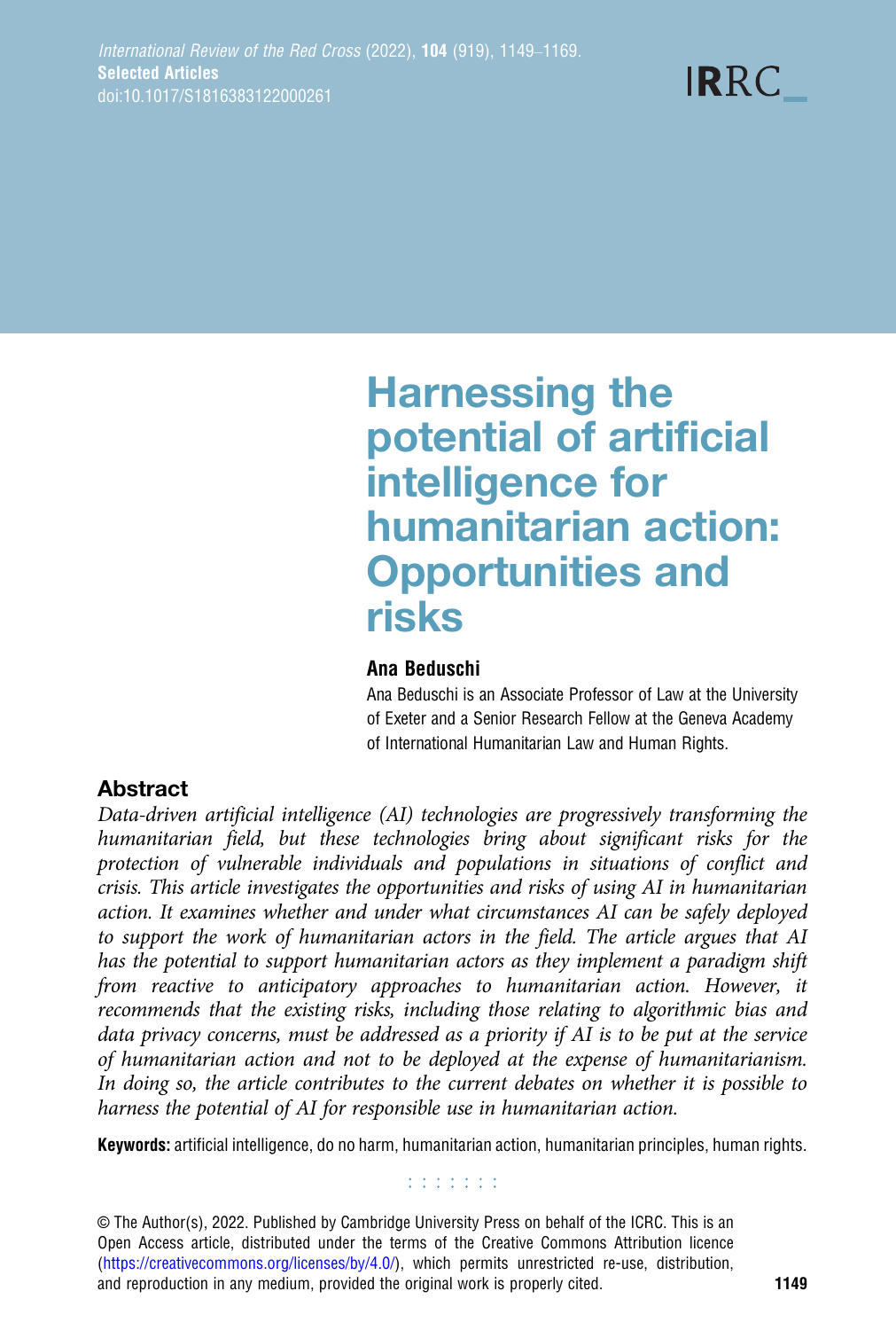# Introduction

The use of digital technologies in humanitarian action is not a new phenomenon. Humanitarian actors have been utilizing digital technologies to assist and protect populations affected by conflict and crisis for decades.<sup>1</sup> Yet, contemporary advances in computational power, coupled with the availability of vast amounts of data (including big data), have allowed for more widespread use of digital technologies in the humanitarian context.<sup>2</sup> The COVID-19 pandemic has further accelerated the trend of the use of digital technologies to help maintain humanitarian operations.<sup>3</sup>

Artificial intelligence (AI) is one such digital technology that is progressively transforming the humanitarian field. Although there is no internationally agreed definition, AI is broadly understood as "a collection of technologies that combine data, algorithms and computing power". <sup>4</sup> These technologies consist of

software (and possibly also hardware) systems designed by humans that, given a complex goal, act in the physical or digital dimension by perceiving their environment through data acquisition, interpreting the collected structured or unstructured data, reasoning on the knowledge, or processing the information, derived from this data and deciding the best action(s) to take to achieve the given goal.<sup>5</sup>

This definition comprises two main elements: knowledge-based systems and machine learning systems. Knowledge-based systems are seen in computer

<sup>1</sup> Patrick Meier, "New Information Technologies and Their Impact on the Humanitarian Sector", International Review of the Red Cross, Vol. 93, No. 884, 2011; Anja Kaspersen and Charlotte Lindsey-Curtet, "The Digital Transformation of the Humanitarian Sector", Humanitarian Law and Policy Blog, 5 December 2016, available at: [https://blogs.icrc.org/law-and-policy/2016/12/05/digital-transformation](https://blogs.icrc.org/law-and-policy/2016/12/05/digital-transformation-humanitarian-sector/)[humanitarian-sector/](https://blogs.icrc.org/law-and-policy/2016/12/05/digital-transformation-humanitarian-sector/) (all internet references were accessed in April 2022); Dzhennet-Mari Akhmatova and Malika-Sofi Akhmatova, "Promoting Digital Humanitarian Action in Protecting Human Rights: Hope or Hype", International Journal of Humanitarian Action, Vol. 5, 2020.

<sup>2</sup> Ana Beduschi, "The Big Data of International Migration: Opportunities and Challenges for States under International Human Rights Law", Georgetown Journal of International Law, Vol. 49, No. 4, 2018; Michael Pizzi, Mila Romanoff and Tim Engelhardt, "AI for Humanitarian Action: Human Rights and Ethics", International Review of the Red Cross, Vol. 102, No. 913, 2021.

<sup>3</sup> Saman Rejali and Yannick Heiniger, "The Role of Digital Technologies in Humanitarian Law, Policy and Action: Charting a Path Forward", International Review of the Red Cross, Vol. 102, No. 913, 2021; Jo Burton, "'Doing no Harm' in the Digital Age: What the Digitalization of Cash Means for Humanitarian Action", International Review of the Red Cross, Vol. 102, No. 913, 2021; John Bryant, Kerrie Holloway, Oliver Lough and Barnaby Willitts-King, Bridging Humanitarian Digital Divides during Covid-19, Overseas Development Institute, London, 2020; Theodora Gazi and Alexandros Gazis, "Humanitarian Aid in the Age of COVID-19: A Review of Big Data Crisis Analytics and the General Data Protection Regulation", International Review of the Red Cross, Vol. 102, No. 913, 2021.

<sup>4</sup> European Commission, White Paper on Artificial Intelligence: A European Approach to Excellence and Trust, COM (2020) 65 final, 2020, p. 2.

<sup>5</sup> European Union High Level Expert Group on Artificial Intelligence, A Definition of AI: Main Capabilities and Scientific Disciplines, Brussels, 2019, p. 6.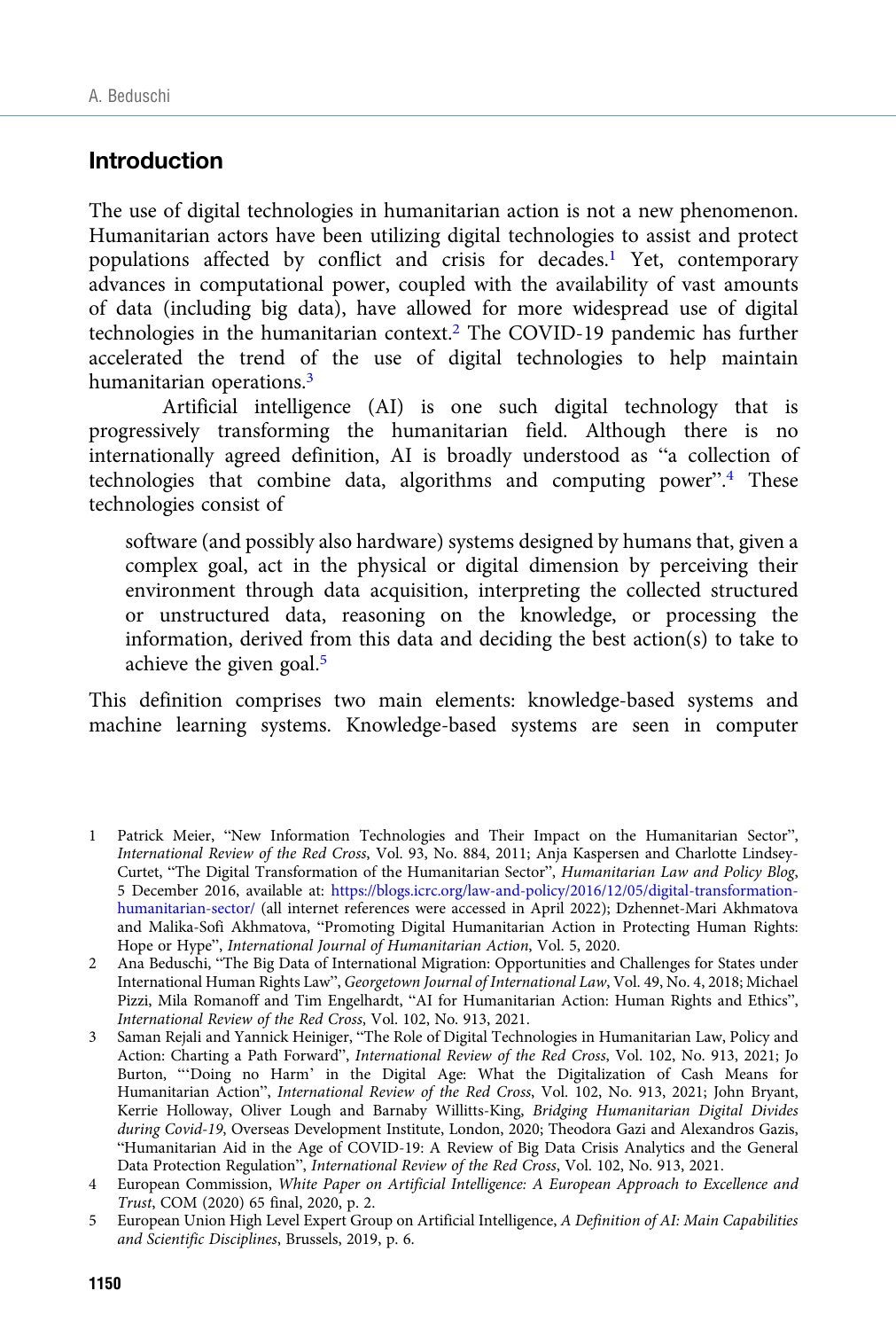programs that use an existing knowledge base to solve problems usually requiring specialized human expertise.<sup>6</sup> Machine learning is "the systematic study of algorithms and systems that improve their knowledge or performance with experience".<sup>7</sup> Through machine learning, machines can be trained to make sense of data. For example, AI systems can be trained to perform tasks such as natural language processing, utilizing the computer's capacity to parse and interpret text and spoken words.8 Deep learning, a subset of machine learning, is particularly used to perform tasks such as image, video, speech and audio processing.<sup>9</sup> The analysis in this article applies to both categories of systems.

AI systems often draw on large amounts of data, including information directly collected by humanitarian actors and other sources such as big data, to learn, find patterns, make inferences about such patterns, and predict future behaviour.10 Big data, or "large volumes of high velocity, complex and variable data",<sup>11</sup> is also increasingly relevant in the humanitarian context. An important part of big data originates in user-generated content available on social media and online platforms, such as text, images, audio and video.12 Social media platforms tend to provide specific channels for users to engage and communicate during conflicts or crises.<sup>13</sup> For example, Facebook has enabled safety checks whereby users can report their status as natural disasters or other conflicts or emergencies unfold.14 AI systems can build on these different types of data to map the evolution of conflicts and crises.

In this regard, AI technologies have the potential to support humanitarian actors as they implement a paradigm shift from reactive to anticipatory approaches to humanitarian action in conflicts or crises.15 For example, in 2019, AI-supported

- 6 Martin Swain, "Knowledge-Based System", in Werner Dubitzky, Olaf Wolkenhauer, Kwang-Hyun Cho and Hiroki Yokota (eds), Encyclopedia of Systems Biology, Springer, New York, 2013.
- 7 Peter Flach, Machine Learning: The Art and Science of Algorithms that Make Sense of Data, Cambridge University Press, Cambridge, 2012, p. 3.
- 8 Ibid.; Jacob Eisenstein, Introduction to Natural Language Processing, MIT Press, Cambridge, MA, 2019.
- 9 Yann LeCun, Yoshua Bengio and Geoffrey Hinton, "Deep Learning", Nature, Vol. 521, 2015; Neil Savage, "How AI and neuroscience drive each other forwards", Nature, Vol. 571, No. 7553, 2019.
- 10 Jenna Burrell, "How the Machine 'Thinks': Understanding Opacity in Machine Learning Algorithms", Big Data & Society, Vol. 3, No. 1, 2016; Sandra Wachter, Brent Mittelstadt and Chris Russell, "Counterfactual Explanations without Opening the Black Box: Automated Decisions and the GDPR", Harvard Journal of Law & Technology, Vol. 31, No. 2, 2018.
- 11 Tech America Foundation, Demystifying Big Data: A Practical Guide to Transforming the Business of Government, Washington, DC, 2012.
- 12 Amir Gandomi and Murtaza Haider, "Beyond the Hype: Big Data Concepts, Methods, and Analytics", International Journal of Information Management, Vol. 35, No. 2, 2015.
- 13 Billy Haworth and Eleanor Bruce, "A Review of Volunteered Geographic Information for Disaster Management", Geography Compass, Vol. 9, No. 5, 2015; A. Beduschi, above note 2; Pankaj Sharma and Ashutosh Joshi, "Challenges of Using Big Data for Humanitarian Relief: Lessons from the Literature", Journal of Humanitarian Logistics and Supply Chain Management, Vol. 10, No. 4, 2020; T. Gazi and A. Gazis, above note 3.
- 14 Facebook, "Crisis Response", available at: [www.facebook.com/about/safetycheck/](https://www.facebook.com/about/safetycheck/).
- 15 Mark Lowcock, "Anticipation Saves Lives: How Data and Innovative Financing Can Help Improve the World's Response to Humanitarian Crises", speech delivered at the London School of Economics, 2019, available at: [https://reliefweb.int/report/world/mark-lowcock-under-secretary-general-humanitarian-affairs](https://reliefweb.int/report/world/mark-lowcock-under-secretary-general-humanitarian-affairs-and-emergency-relief)[and-emergency-relief;](https://reliefweb.int/report/world/mark-lowcock-under-secretary-general-humanitarian-affairs-and-emergency-relief) United Nations Office for the Coordination of Humanitarian Affairs (OCHA), From Digital Promise to Frontline Practice: New and Emerging Technologies in Humanitarian Action,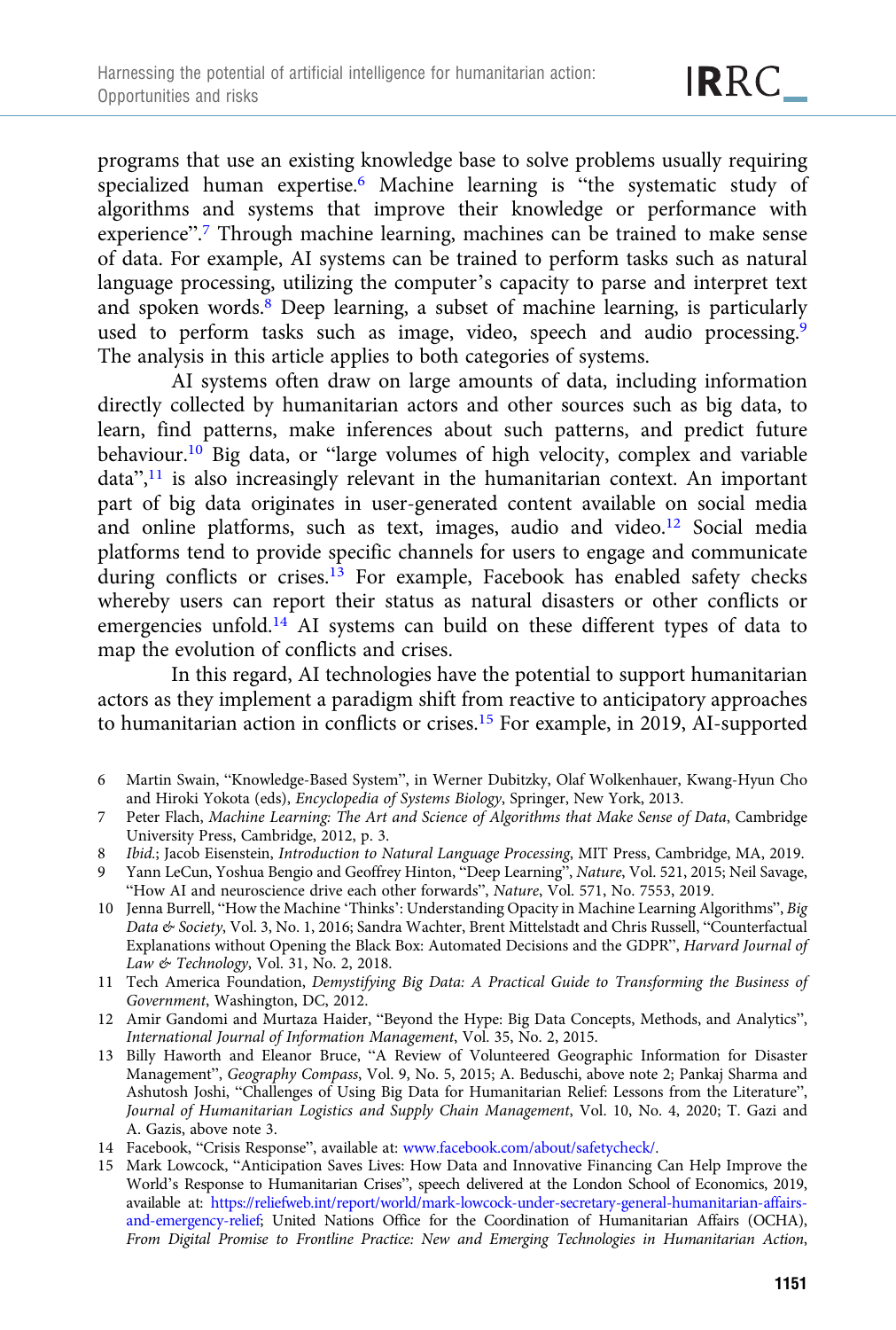disaster mapping helped humanitarians to provide a swift emergency response in Mozambique.16 Data-driven AI systems can also build on predictive analytics techniques, which seek to identify patterns and relationships in data, to predict developments in the field.<sup>17</sup> For example, Project Jetson, an initiative of the Office of the United Nations High Commissioner for Refugees' (UNHCR), uses predictive analytics to forecast forced displacement of people.18

However, scholars and activists have increasingly voiced concerns about the risks posed by the deployment of AI in the humanitarian context. These concerns range from the dangers of "surveillance humanitarianism"<sup>19</sup> to the excesses of "techno-solutionism"<sup>20</sup> and the problems related to a potential rise in "technocolonialism". <sup>21</sup> These are significant risks, as they may expose populations already affected by conflict or crises to additional harms and human rights violations.

Against this backdrop, this article investigates the opportunities and risks of using AI in humanitarian action. It draws on legal, policy-oriented and technologyfacing academic and professional literature to assess whether and under what circumstances AI can be safely deployed to support the work of humanitarian actors in the field. Although the academic and professional literature points to the heightened interest in using AI for military action in armed conflicts, that area remains outside of the scope of this article.<sup>22</sup> This choice is justified by the

New York, 2021; Christopher Chen, "The Future is Now: Artificial Intelligence and Anticipatory Humanitarian Action", Humanitarian Law and Policy Blog, 19 August 2021, available at: [https://blogs.icrc.](https://blogs.icrc.org/law-and-policy/2021/08/19/artificial-intelligence-anticipatory-humanitarian/) [org/law-and-policy/2021/08/19/artificial-intelligence-anticipatory-humanitarian/](https://blogs.icrc.org/law-and-policy/2021/08/19/artificial-intelligence-anticipatory-humanitarian/).

- 16 OCHA, above note 15, p. 7.
- 17 A. Gandomi and M. Haider, above note 12, p. 143.
- 18 See the Project Jetson website, available at: [https://jetson.unhcr.org.](https://jetson.unhcr.org)
- 19 "Surveillance humanitarianism" is a term that refers to the increase in data collection practices by humanitarian organizations that, without the appropriate safeguards, may inadvertently amplify the vulnerability of individuals in need of humanitarian aid. See Mark Latonero, "Stop Surveillance Humanitarianism", New York Times, 11 July 2019. See also Keren Weitzberg, Margie Cheesman, Aaron Martin and Emrys Schoemaker, "Between Surveillance and Recognition: Rethinking Digital Identity in Aid", Big Data & Society, Vol. 8, No. 1, 2021.
- 20 "Techno-solutionism" is a term that refers to decision-makers' willingness to utilize digital technologies to solve complex societal problems which require more than solely technical solutions. See Mark Duffield, "The Resilience of the Ruins: Towards a Critique of Digital Humanitarianism", Resilience, Vol. 4, No. 3, 2016; Petra Molnar, Technological Testing Grounds, EDRi and Refugee Law Lab, Brussels, 2020, available at: [https://edri.org/wp-content/uploads/2020/11/Technological-Testing-Grounds.pdf.](https://edri.org/wp-content/uploads/2020/11/Technological-Testing-Grounds.pdf)
- 21 "Techno-colonialism" is a term that broadly refers to practices in digital innovation which can lead to reproducing the colonial relationships of dependency and inequality amongst different populations around the world. See Mirca Madianou, "Technocolonialism: Digital Innovation and Data Practices in the Humanitarian Response to Refugee Crises", Social Media & Society, Vol. 5, No. 3, 2019; Nick Couldry and Ulises A. Mejias, "Data Colonialism: Rethinking Big Data's Relation to the Contemporary Subject", Television & New Media, Vol. 20, No. 4, 2019.
- 22 Rain Liivoja, Kobi Leins and Tim McCormack, "Emerging Technologies of Warfare", in Rain Liivoja and Tim McCormack (eds), Routledge Handbook of the Law of Armed Conflict, Routledge, London, 2016; Ronald Alcala and Eric Talbot Jensen, The Impact of Emerging Technologies on the Law of Armed Conflict, Oxford University Press, Oxford, 2019; International Committee of the Red Cross (ICRC), Artificial Intelligence and Machine Learning in Armed Conflict: A human-centred Approach, Geneva, 2019; Hitoshi Nasu, "Artificial Intelligence and the Obligation to Respect and to Ensure Respect for IHL", in Eve Massingham and Annabel McConnachie (eds), Ensuring Respect for International Humanitarian Law, Routledge, London, 2020; Jai Galliott, Duncan MacIntosh and Jens David Ohlin,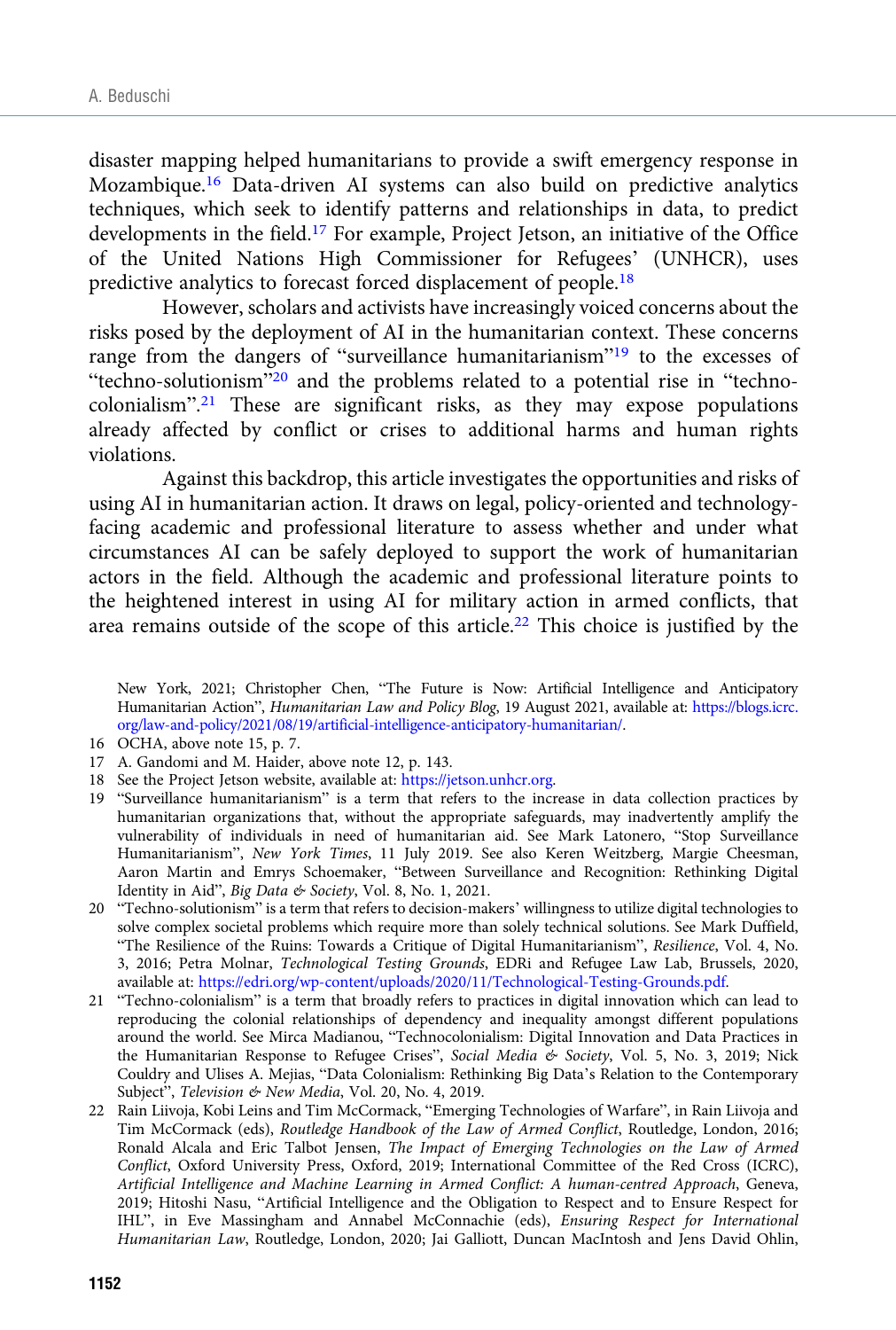growing uses of AI outside of military action, in support of humanitarian assistance in situations of conflict, disaster and crisis.

The analysis proceeds in three steps. Firstly, the article examines the opportunities brought about by AI to support humanitarian actors' work in the field. Secondly, it evaluates the existing risks posed by these technologies. Thirdly, the article proposes key recommendations for deploying AI in the humanitarian context, based on the humanitarian imperative of "do no harm". Finally, the article draws conclusions on whether it is possible to safely leverage the benefits of AI while minimizing the risks it poses for humanitarian action.

## AI in support of a paradigm change: From reactive to anticipatory approaches to humanitarian action

As noted earlier, AI has the potential to support humanitarian actors as they implement a paradigm shift from reactive to anticipatory approaches to humanitarian action.<sup>23</sup> This shift entails acting as soon as a crisis may be foreseen and proactively mitigating the adverse impact on vulnerable people.<sup>24</sup> In this regard, AI technologies may further expand the toolkit of humanitarian missions in their three main dimensions: preparedness, response and recovery.

Preparedness is the continuous process that aims to understand the existing risks and propose actions to respond to those risks, thus supporting a more effective humanitarian response to crises and emergencies.25 Response focuses on the delivery of assistance to those in need,26 while recovery refers to programmes that go beyond the provision of immediate humanitarian relief.<sup>27</sup> As such, recovery is an important element, as contemporary humanitarian crises tend to be increasingly complex and protracted, transcending the boundaries between humanitarian aid and development cooperation.28

Lethal Autonomous Weapons: Re-examining the Law and Ethics of Robotic Warfare, Oxford University Press, Oxford, 2021.

- 23 M. Lowcock, above note 15; OCHA, above note 15.
- 24 M. Lowcock, above note 15.
- 25 Inter-Agency Standing Committee, The Implementation of the Humanitarian Programme Cycle, Geneva, 2015.

<sup>26</sup> Ibid.

<sup>27</sup> International Federation of Red Cross and Red Crescent Societies (IFRC), "Recovery", available at: [www.](https://www.ifrc.org/recovery) [ifrc.org/recovery](https://www.ifrc.org/recovery).

<sup>28</sup> Executive Board of the United Nations Development Programme and of the United Nations Population Fund, Role of UNDP in Crisis and Post-Conflict Situations, UN Doc. DP/2001/4, Geneva, 2000, para. 48; Lucy Earle, "Addressing Urban Crises: Bridging the Humanitarian–Development Divide", International Review of the Red Cross Vol. 98, No. 901, 2016; Atsushi Hanatani, Oscar A. Gómez and Chigumi Kawaguchi, Crisis Management Beyond the Humanitarian-Development Nexus, Routledge, London, 2018; Jon Harald Sande Lie, "The Humanitarian-Development Nexus: Humanitarian Principles, Practice, and Pragmatics", Journal of International Humanitarian Action, Vol. 5, 2020.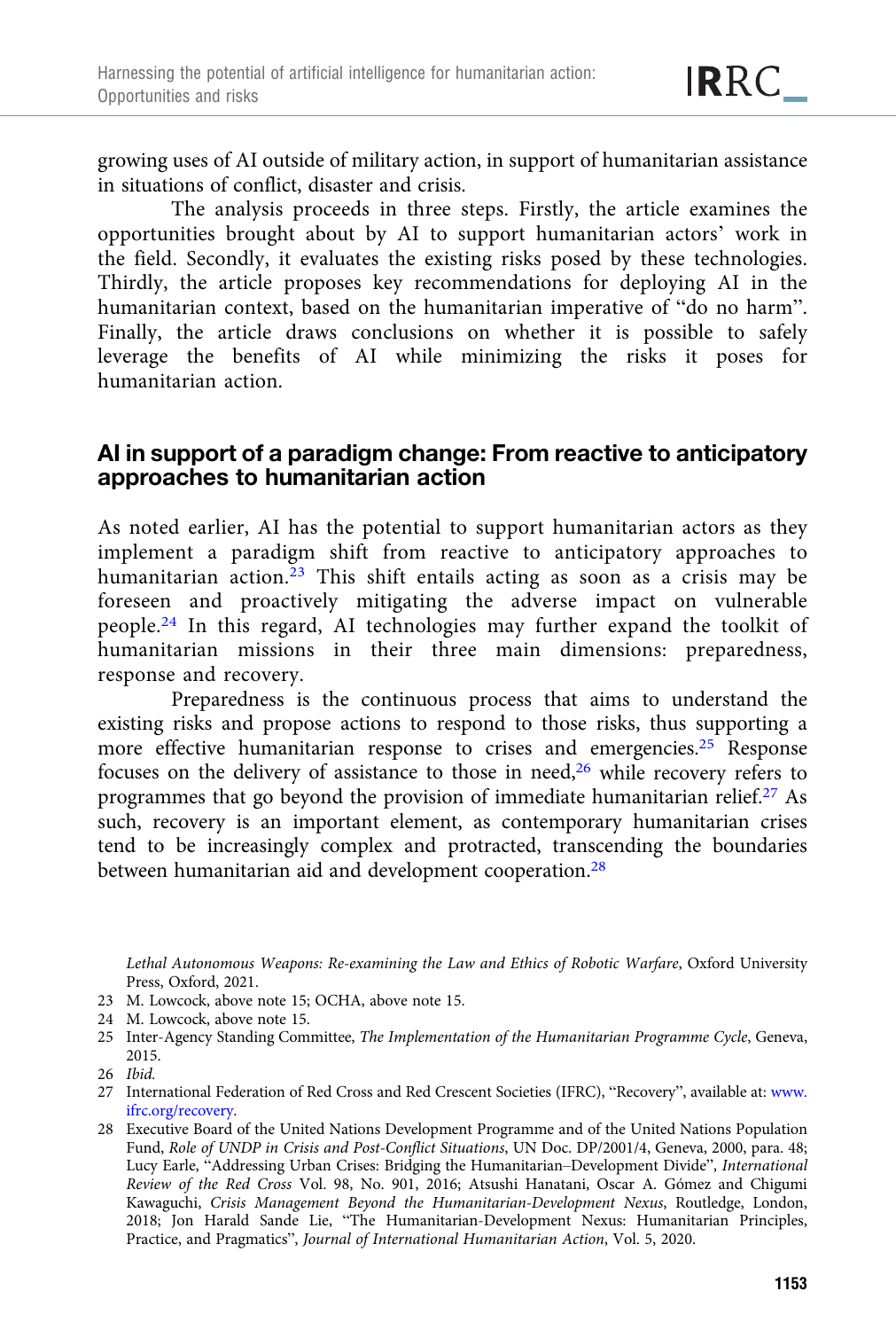#### Preparedness

AI technologies can support humanitarian preparedness as AI systems can be used to analyze vast amounts of data, thus providing essential insights about potential risks to affected populations. These insights can inform humanitarians about such risks before a crisis or humanitarian disaster unfolds.29 In this regard, predictive analytics, which builds on data-driven machine learning and statistical models, can be used to calculate and forecast impending natural disasters, displacement and refugee movements, famines, and global health emergencies.<sup>30</sup> To date, such systems have performed best for early warnings and short-term predictions.<sup>31</sup> Yet, their potential is significant, as AI systems performing predictive analytics can be instrumental for preparedness.

For example, the Forecast-based Financing programme deployed by the International Federation of Red Cross and Red Crescent Societies (IFRC) enables the swift allocation of humanitarian resources for early action implementation.<sup>32</sup> This programme uses a variety of data sources, such as meteorological data and market analysis, to determine when and where humanitarian resources should be allocated<sup>33</sup>

Another example is UNHCR's Project Jetson, which uses predictive analytics to forecast forced displacement contributing to the escalation of violence and conflict in Somalia.<sup>34</sup> Project Jetson builds on various data sources, including climate data (such as river levels and rain patterns), market prices, remittance data, and data collected by the institution to train its machine learning algorithm.

In another context, the World Food Programme has developed a model that uses predictive analytics to forecast food insecurity in conflict zones, where traditional data collection is challenging. $35$  This model provides a map depicting the prevalence of undernourishment in populations around the world.

But would deploying AI systems, particularly those using predictive analytics models, lead to better preparedness in humanitarian action? Any answer

31 K. Hernandez and T. Roberts, above note 29; Jessica Bither and Astrid Ziebarth, AI, Digital Identities, Biometrics, Blockchain: A Primer on the Use of Technology in Migration Management, Migration Strategy Group on International Cooperation and Development, Berlin, 2020.

<sup>29</sup> Kevin Hernandez and Tony Roberts, Predictive Analytics in Humanitarian Action: A Preliminary Mapping and Analysis, Institute for Development Studies, London, 2020.

<sup>30</sup> Ibid.; Petra Molnar, "Technology on the Margins: AI and Global Migration Management from a Human Rights Perspective", Cambridge Journal of International Law, Vol. 8, No. 2, 2019; Ana Beduschi, "International Migration Management in the Age of Artificial Intelligence", Migration Studies, Vol. 9, No. 3, 2020; Centre for Humanitarian Data, "OCHA-Bucky: A COVID-19 Model to Inform Humanitarian Operations", The Hague, 2021, available at: [https://centre.humdata.org/ocha-bucky-a](https://centre.humdata.org/ocha-bucky-a-covid-19-model-to-inform-humanitarian-operations/)[covid-19-model-to-inform-humanitarian-operations/](https://centre.humdata.org/ocha-bucky-a-covid-19-model-to-inform-humanitarian-operations/); T. Gazi and A. Gazis, above note 3.

<sup>32</sup> IFRC, "Forecast-based Financing: A New Era for the Humanitarian System", 2021, available at: [www.](https://www.forecast-based-financing.org/wp-content/uploads/2019/03/DRK_Broschuere_2019_new_era.pdf) [forecast-based-financing.org/wp-content/uploads/2019/03/DRK\\_Broschuere\\_2019\\_new\\_era.pdf](https://www.forecast-based-financing.org/wp-content/uploads/2019/03/DRK_Broschuere_2019_new_era.pdf).

<sup>33</sup> Toke Jeppe Bengtsson, Forecast-based Financing: Developing Triggers for Drought, Lund University, Lund, 2018.

<sup>34</sup> See the Project Jetson website, above note 18; UNHCR Innovation Service, "Is It Possible to Predict Forced Displacement?", Medium, 2019, available at: [https://medium.com/unhcr-innovation-service/is-it-possible-to](https://medium.com/unhcr-innovation-service/is-it-possible-to-predict-forced-displacement-58960afe0ba1)[predict-forced-displacement-58960afe0ba1](https://medium.com/unhcr-innovation-service/is-it-possible-to-predict-forced-displacement-58960afe0ba1).

<sup>35</sup> See the World Food Programme HungerMap, available at: <https://hungermap.wfp.org/>.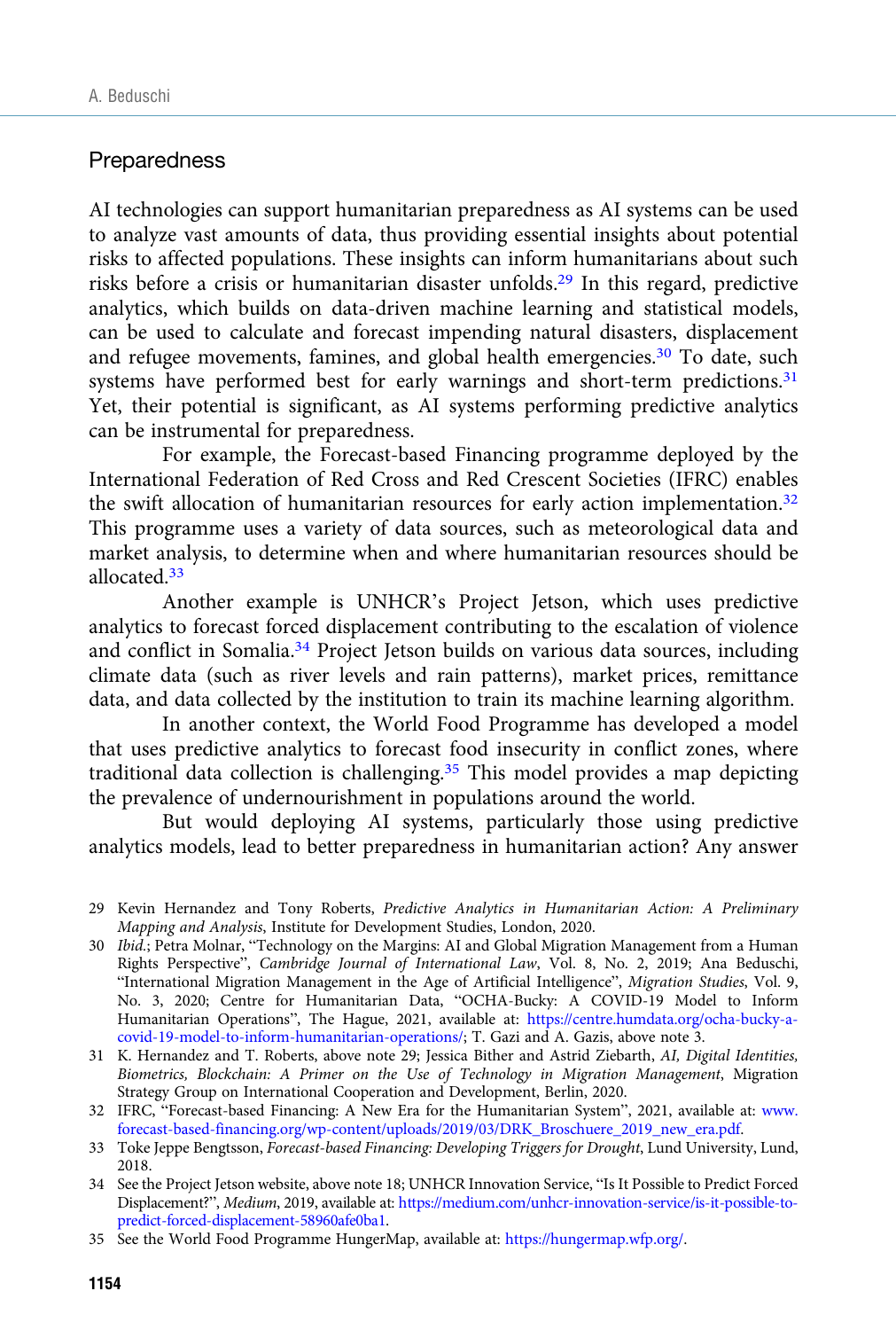to this question must be nuanced. On the one hand, in some contexts, AI systems may be beneficial to humanitarian action as they may contribute to a better understanding of the situation and better anticipation of responses. For instance, better preparedness can contribute to early allocation of resources, which may be crucial for the effectiveness of operations on the ground. On the other hand, the analysis of historical data should not be the only way to inform and frame future action. Models based on the analysis of past data may fail to consider variables such as changes in human behaviour and the environment, and may thus provide incomplete or erroneous predictions. For instance, during the COVID-19 pandemic, most AI models failed to provide efficient support to medical decisionmaking in tackling outbreaks of the disease.<sup>36</sup> That was partly due to the low quality of the data (historical data not relating to COVID-19) and the high risk of bias.<sup>37</sup> In addition, AI systems focusing on the analysis of past data might continue to reproduce errors and inaccuracies and perpetuate historical inequalities, biases and unfairness.38 Accordingly, careful consideration of the specificities of the humanitarian context in which AI systems are to be deployed may help avoid unnecessary recourse to technologies and prevent exacerbated techno-solutionism.

Techno-solutionism, or faith in technologies to solve most societal problems, has proven to yield mixed results in the humanitarian field. For instance, studies have shown that focusing on big data analysis for anticipating Ebola outbreaks in West Africa was not always as effective as investing in adequate public health and social infrastructure.<sup>39</sup> Working closely with affected communities – for example, through participatory design $40$  – could help to tailor anticipatory interventions to key community needs, thus better informing and preparing humanitarian action before a conflict or crisis unfolds. This can also apply to AI systems used in humanitarian response, as discussed in the following subsection.

## Response

AI systems can be used in ways that may support humanitarian response during conflicts and crises. For instance, recent advances in deep learning, natural

<sup>36</sup> Laure Wynants et al., "Prediction Models for Diagnosis and Prognosis of Covid-19: Systematic Review and Critical Appraisal", BMJ, Vol. 369, 2020.

<sup>37</sup> Ibid., pp. 5–6.

<sup>38</sup> See the discussion in the section below on "AI at the Expense of Humanitarianism: The Risks for Affected Populations". See also Rashida Richardson, Jason Schultz and Kate Crawford, "Dirty Data, Bad Predictions: How Civil Rights Violations Impact Police Data, Predictive Policing Systems, and Justice", New York University Law Review, Vol. 94, 2019, p. 224.

<sup>39</sup> Dilon Wamsley and Benjamin Chin-Yee, "COVID-19, Digital Health Technology and the Politics of the Unprecedented", Big Data & Society, Vol. 8, No. 1, 2021, p. 3.

<sup>40</sup> Participatory design is a process that includes a variety of stakeholders from the early stages of technology design. See Peter M. Asaro, "Transforming Society by Transforming Technology: The Science and Politics of Participatory Design", Accounting, Management and Information Technologies, Vol. 10, No. 4, 2000; Elizabeth Rosenzweig, "UX Thinking", in Elizabeth Rosenzweig (ed.), Successful User Experience: Strategy and Roadmaps, Elsevier, Amsterdam, 2015.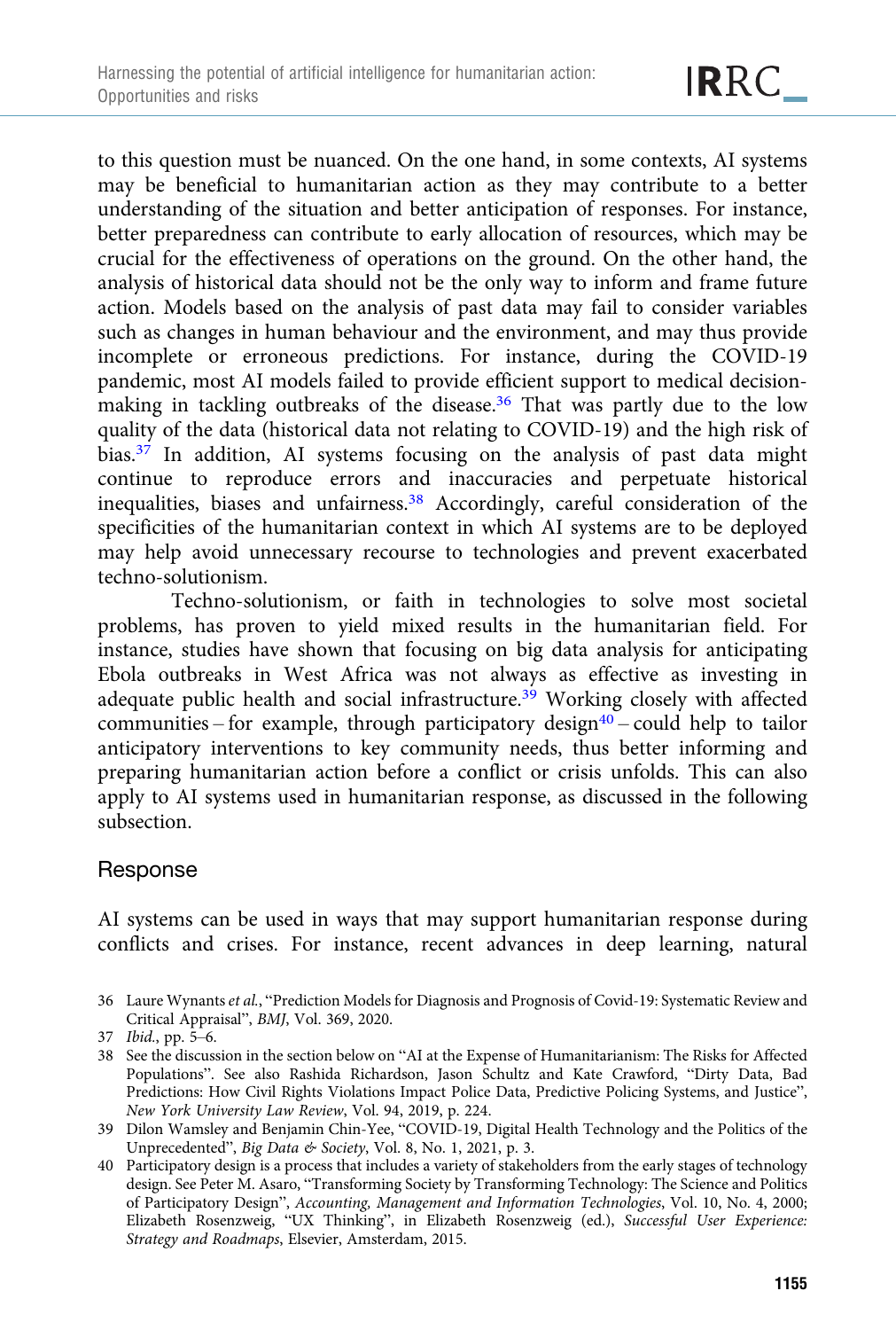language processing and image processing allow for faster and more precise classification of social media messages during crisis and conflict situations. This can assist humanitarian actors in responding to emergencies.<sup>41</sup> In particular, these advanced AI technologies can help identify areas that would benefit from streamlined delivery of assistance to those in need.

For example, the Emergency Situation Awareness platform monitors content on Twitter in Australia and New Zealand to provide its users with information about the impact and scope of natural disasters such as earthquakes, bushfires and floods as they unfold.42 Similarly, Artificial Intelligence for Disaster Response, an open platform that uses AI to filter and classify social media content, offers insights into the evolution of disasters.<sup>43</sup> Platforms such as these can triage and classify content, such as relevant images posted on social media showing damages to infrastructure and the extent of harm to affected populations, which can be useful for disaster response and management.<sup>44</sup>

Another example is the Rapid Mapping Service, a project jointly developed by the United Nations (UN) Institute for Training and Research, the UN Operational Satellite Applications Programme, and UN Global Pulse.45 This project applies AI to satellite imagery in order to rapidly map flooded areas and assess damage caused by conflict or natural disasters such as earthquakes and landslides, thus informing the humanitarian response on the ground.

Could these examples indicate that AI can lead to more effective responses in the humanitarian context? Depending on their design and deployment, AI systems may support humanitarian responses to conflict and crisis. However, much is context-dependent.

Using AI technologies to map areas affected by disasters seems to yield satisfactory results. For instance, the Humanitarian OpenStreetMap project relies on AI systems capable of mapping areas affected by disasters.<sup>46</sup> This project uses crowdsourced social media data and satellite and drone imagery to provide reliable information about which areas are affected by disaster situations and need prioritization. However, such a project might not produce relevant results in the context of humanitarian responses in situations of armed conflict. For instance, disinformation campaigns may affect access to trustworthy data

<sup>41</sup> Swati Padhee, Tanay Kumar Saha, Joel Tetreault and Alejandro Jaimes, "Clustering of Social Media Messages for Humanitarian Aid Response during Crisis", 2020, available at: [https://arxiv.org/pdf/2007.](https://arxiv.org/pdf/2007.11756.pdf) [11756.pdf;](https://arxiv.org/pdf/2007.11756.pdf) Firoj Alam, Ferda Ofli, Muhammad Imran, Tanvirul Alam and Umair Qazi, "Deep Learning Benchmarks and Datasets for Social Media Image Classification for Disaster Response", Proceedings of the IEEE/ACM International Conference on Advances in Social Networks Analysis and Mining, 2020.

<sup>42</sup> See the Emergency Situation Awareness website, available at: [https://esa.csiro.au/aus/about-public.html.](https://esa.csiro.au/aus/about-public.html)

<sup>43</sup> See the Artificial Intelligence for Disaster Response website, available at: [http://aidr.qcri.org/.](http://aidr.qcri.org/)

<sup>44</sup> Declan Butler, "Crowdsourcing Goes Mainstream in Typhoon Response", Nature, 2013, available at: [www.nature.com/articles/nature.2013.14186;](https://www.nature.com/articles/nature.2013.14186) Wenjuan Sun, Paolo Bocchini and Brian D. Davison, "Applications of Artificial Intelligence for Disaster Management", Nature Hazards, Vol. 103, No. 3, 2020.

<sup>45</sup> Felicia Vacarelu and Joseph Aylett-Bullock, "Fusing AI into Satellite Image Analysis to Inform Rapid Response to Floods", United Nations Institute for Training and Research, 2021, available at: [https://](https://unitar.org/about/news-stories/news/fusing-ai-satellite-image-analysis-inform-rapid-response-floods) [unitar.org/about/news-stories/news/fusing-ai-satellite-image-analysis-inform-rapid-response-floods](https://unitar.org/about/news-stories/news/fusing-ai-satellite-image-analysis-inform-rapid-response-floods).

<sup>46</sup> See the Humanitarian OpenStreetMap website, available at: [www.hotosm.org.](https://www.hotosm.org)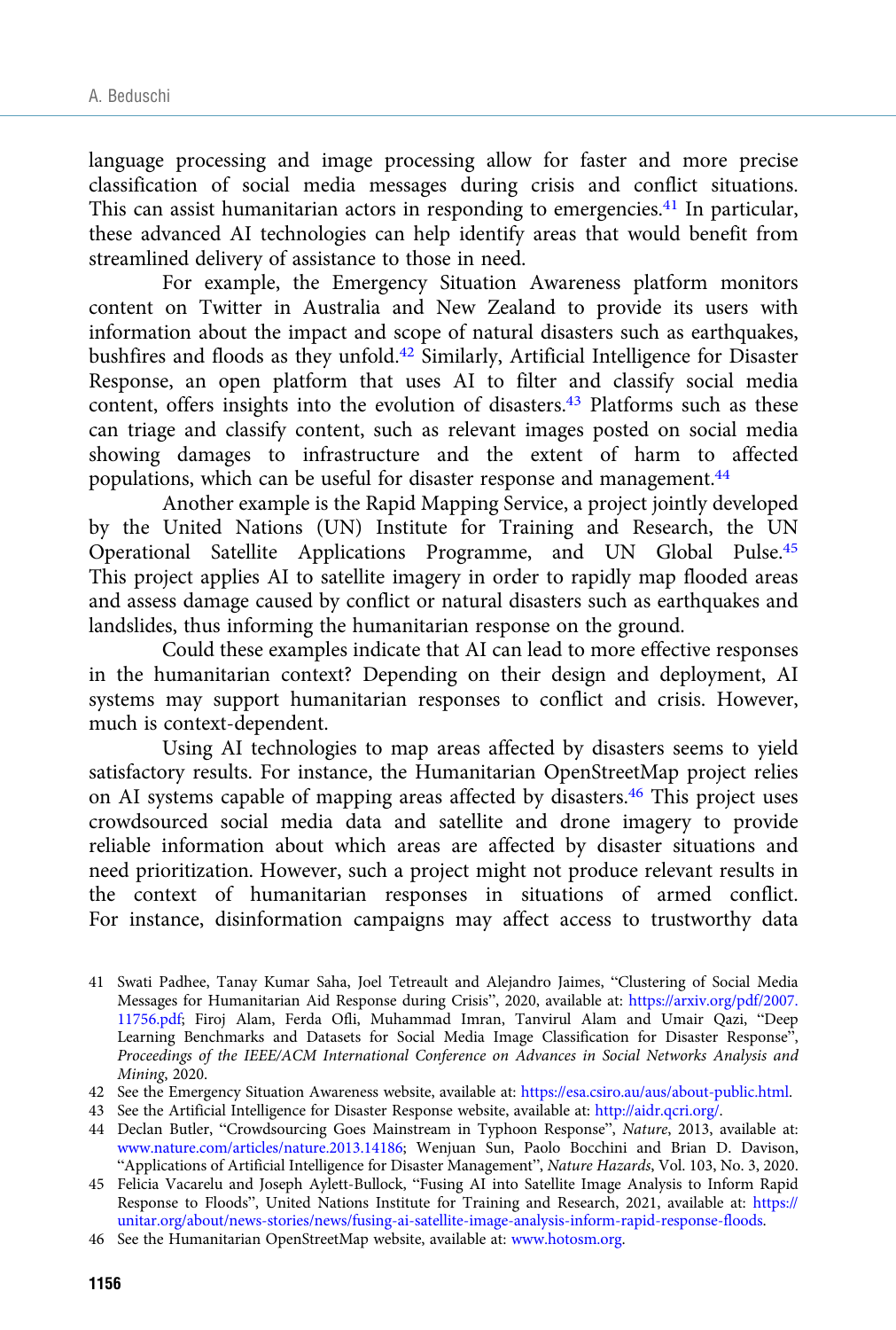during armed conflicts.47 More generally, problems with access to good-quality data, which can be scarce during armed conflict situations, might affect the design and development of AI systems in that context and thereby compromise the suitability of their mapping tools.

Accordingly, while AI technologies may present opportunities to support effective humanitarian relief responses, they should not be understood as a readymade, "one-size-fits-all" solution for any context within the realm of humanitarian action.

## **Recovery**

AI may be effectively used in the context of recovery, as the complexities of contemporary crises often lead to protracted conflict situations.48 Information technology can be an additional asset for facilitating engagement between humanitarians and affected communities in such contexts.<sup>49</sup>

AI technologies may support humanitarian action in protracted situations. For example, the Trace the Face tool developed by the International Committee of the Red Cross (ICRC) was designed to help refugees and migrants find missing family members.<sup>50</sup> This tool uses facial recognition technologies to automate searching and matching, thus streamlining the process. Another example can be found in the AI-powered chatbots that may provide a way for affected community members to access humanitarian organizations and obtain relevant information. These chatbots are currently providing advisory services to migrants and refugees.51 Similarly, humanitarian organizations may use messaging chatbots to connect with affected populations.<sup>52</sup>

- 47 ICRC, Harmful Information. Misinformation, Disinformation and Hate Speech in Armed Conflict and Other Situations of Violence, Geneva, 2021, available at: [https://shop.icrc.org/harmful-information](https://shop.icrc.org/harmful-information-misinformation-disinformation-and-hate-speech-in-armed-conflict-and-other-situations-of-violence-icrc-initial-findings-and-perspectives-on-adapting-protection-approaches-pdf-en.html)[misinformation-disinformation-and-hate-speech-in-armed-conflict-and-other-situations-of-violence](https://shop.icrc.org/harmful-information-misinformation-disinformation-and-hate-speech-in-armed-conflict-and-other-situations-of-violence-icrc-initial-findings-and-perspectives-on-adapting-protection-approaches-pdf-en.html)[icrc-initial-findings-and-perspectives-on-adapting-protection-approaches-pdf-en.html](https://shop.icrc.org/harmful-information-misinformation-disinformation-and-hate-speech-in-armed-conflict-and-other-situations-of-violence-icrc-initial-findings-and-perspectives-on-adapting-protection-approaches-pdf-en.html).
- 48 Edwin Odhiambo Abuya, "From Here to Where? Refugees Living in Protracted Situations in Africa", in Alice Edwards and Carla Ferstman (eds), Human Security and Non-Citizens: Law, Policy and International Affairs, Cambridge University Press, Cambridge, 2010; ICRC, Protracted Conflict and Humanitarian Action: Some Recent ICRC Experiences, Geneva, 2016, pp. 9–11; Ellen Policinski and Jovana Kuzmanovic, "Editorial: Protracted Conflicts: The Enduring Legacy of Endless War", International Review of the Red Cross, Vol. 101, No. 912, 2019.
- 49 Mirca Madianou, Liezel Longboan and Jonathan Corpus Ong, "Finding a Voice through Humanitarian Technologies? Communication Technologies and Participation in Disaster Recovery", International Journal of Communication, Vol. 9, 2015; ICRC, above note 48, pp. 15, 37.
- 50 ICRC, "Rewards and Risks in Humanitarian AI: An Example", Inspired: Innovation to Save Lives and Defend Dignity, 2019, available at: [https://blogs.icrc.org/inspired/2019/09/06/humanitarian-artificial](https://blogs.icrc.org/inspired/2019/09/06/humanitarian-artificial-intelligence/)[intelligence/.](https://blogs.icrc.org/inspired/2019/09/06/humanitarian-artificial-intelligence/)
- 51 Ana Beduschi and Marie McAuliffe, "AI, Migration and Mobility: Implications for Policy and Practice", in Marie McAuliffe and Anna Triandafyllidou (eds), World Migration Report 2022, International Organization for Migration, Geneva, 2021; Marie McAuliffe, Jenna Blower and Ana Beduschi, "Digitalization and Artificial Intelligence in Migration and Mobility: Transnational Implications of the COVID-19 Pandemic", Societies, Vol. 11, No. 4, 2021.
- 52 ICRC, The Engine Room and Block Party, Humanitarian Futures for Messaging Apps, Geneva, 2017, available at: [www.icrc.org/en/publication/humanitarian-futures-messaging-apps](https://www.icrc.org/en/publication/humanitarian-futures-messaging-apps); Joanna Misiura and Andrej Verity, Chatbots in the Humanitarian Field: Concepts, Uses and Shortfalls, Digital Humanitarian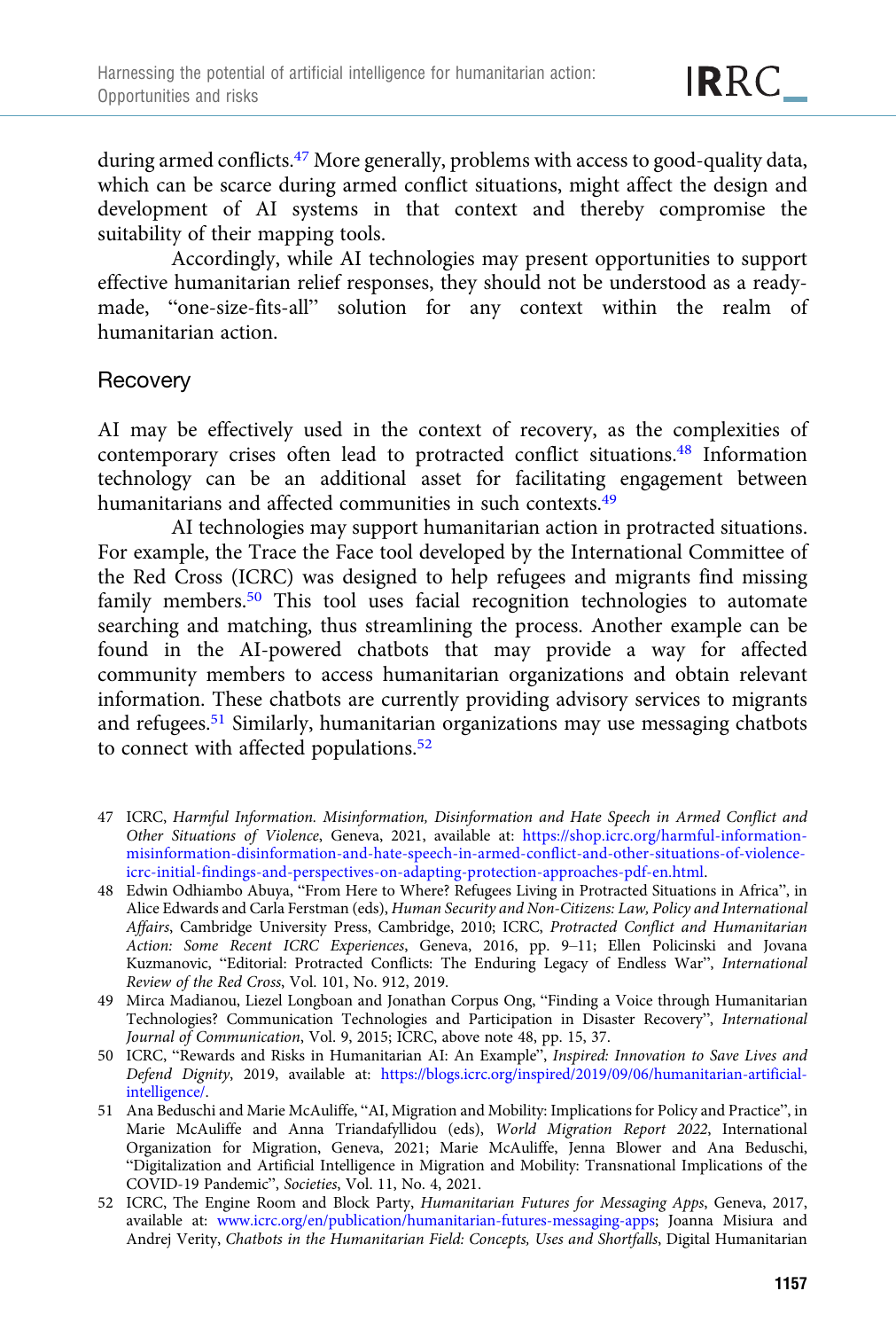However, it is vital to question whether it is possible to generalize from these examples that AI contributes to better recovery action. As noted earlier in the analysis of preparedness and response, the benefit of using AI depends very much on the specific context in which these technologies are deployed. This is also true for recovery action. Community engagement and people-centred approaches may support the identification of areas in which technologies may effectively support recovery efforts on the ground, or conversely, those in which AI systems would not add value to recovery efforts. This should inform decisionmaking concerning the use of AI systems in recovery programmes. Moreover, AI technologies may also pose considerable risks for affected populations, such as exacerbating disproportionate surveillance or perpetuating inequalities due to algorithmic biases. Such risks are analysed in the following section.

# AI at the expense of humanitarianism: The risks for affected populations

While AI may lead to potentially valuable outcomes in the humanitarian sector, deploying these systems is not without risks. Three main areas are of particular relevance in the context of humanitarian action: data quality, algorithmic bias, and the respect and protection of data privacy.

## Data quality

Concerns about the quality of the data used to train AI algorithms are not limited to the humanitarian field, but this issue can have significant consequences for humanitarian action. In general terms, poor data quality leads to equally poor outcomes.53 Such is the case, for instance, in the context of predictive policing and risk assessment algorithms. These algorithms often draw from historical crime data, such as police arrest rates per postcode and criminal records, to predict future crime incidence and recidivism risk.54 If the data used to train these algorithms is incomplete or contains errors, the outcomes of the algorithms (i.e., crime forecasts and recidivism risk scores) might be equally poor in quality. Studies have indeed found that historical crime data sets may be incomplete and may include errors, as racial bias is often present in police records in some

Network, Geneva, 2019, available at: [www.digitalhumanitarians.com/chatbots-in-the-humanitarian-field](https://www.digitalhumanitarians.com/chatbots-in-the-humanitarian-field-concepts-uses-and-shortfalls/)[concepts-uses-and-shortfalls/.](https://www.digitalhumanitarians.com/chatbots-in-the-humanitarian-field-concepts-uses-and-shortfalls/)

<sup>53</sup> Thomas Redman, "If Your Data Is Bad, Your Machine Learning Tools Are Useless", Harvard Business Review, 2 April 2018, available at: [https://hbr.org/2018/04/if-your-data-is-bad-your-machine-learning](https://hbr.org/2018/04/if-your-data-is-bad-your-machine-learning-tools-are-useless)[tools-are-useless;](https://hbr.org/2018/04/if-your-data-is-bad-your-machine-learning-tools-are-useless) R. Richardson, J. Schultz and K. Crawford, above note 38.

<sup>54</sup> Andrew Ferguson, The Rise of Big Data Policing: Surveillance, Race, and the Future of Law Enforcement, New York University Press, New York, 2017; Sarah Brayne, Predict and Surveil: Data, Discretion, and the Future of Policing, Oxford University Press, Oxford, 2020; R. Richardson, J. Schultz and K. Crawford, above note 38.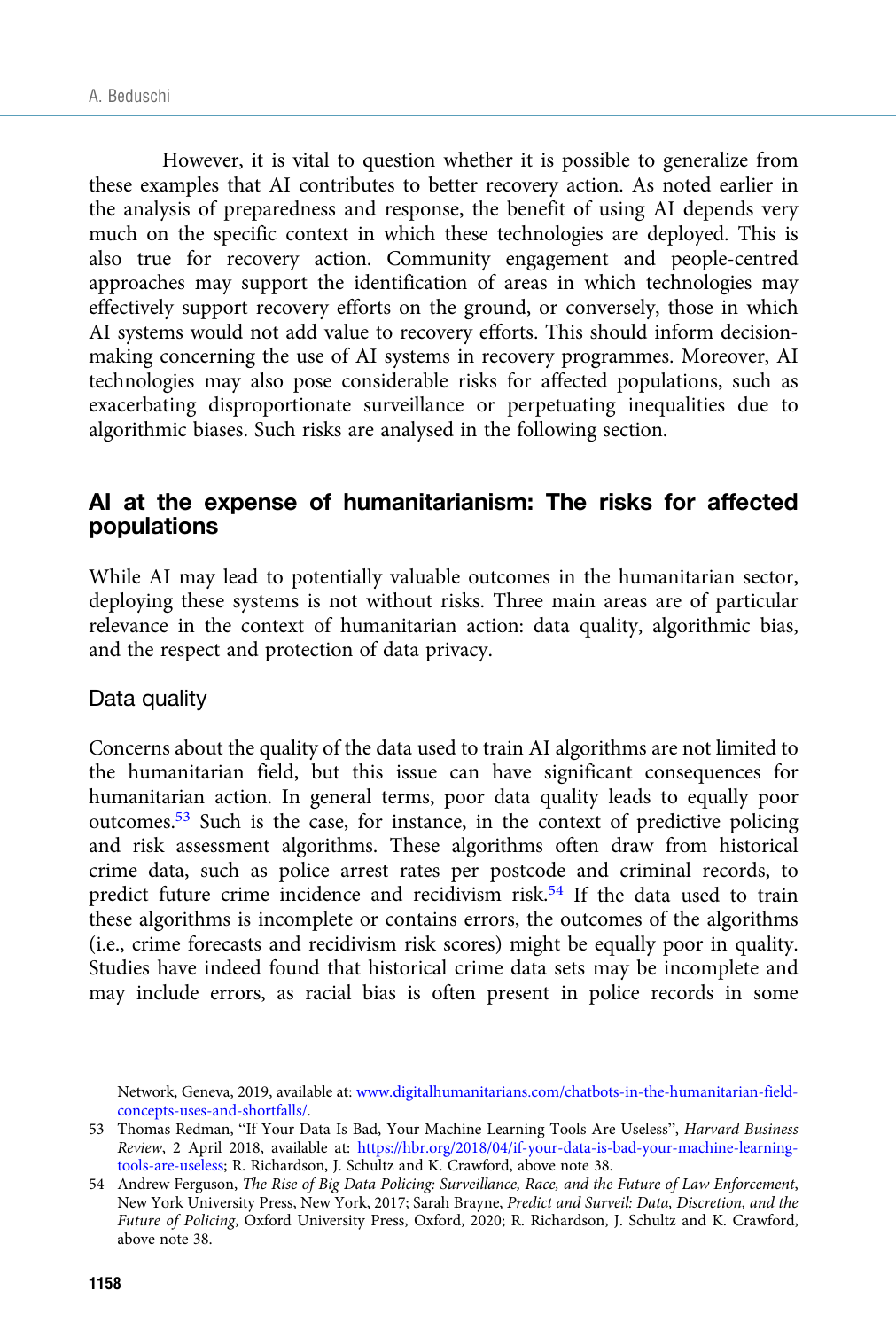jurisdictions such as the United States.<sup>55</sup> If such algorithms are used to support judicial decision-making, it can lead to unfairness and discrimination based on race.<sup>56</sup>

In the humanitarian context, poor data quality generates poor outcomes that may directly affect populations in an already vulnerable situation due to conflicts or crises. AI systems trained with inaccurate, incomplete or biased data will likely perpetuate and cascade these mistakes forward. For instance, a recent study found that ten of the most commonly used computer vision, natural language and audio data sets contain significant labelling errors (i.e., incorrect identification of images, text or audio).<sup>57</sup> As these data sets are often used to train AI algorithms, the errors will persist in the resulting AI systems.

Unfortunately, obtaining high-quality data for humanitarian operations can be difficult due to the manifold constraints on such operations.58 For instance, humanitarians may have problems collecting data due to low internet connectivity in remote areas. Incomplete and overlapping datasets that contain information collected by different humanitarian actors may also be a problem – for example, inaccuracies can be carried forward if outdated information is maintained in the data sets.59 Errors and inaccuracies can also occur when using big data and crowdsourced data.<sup>60</sup> Accordingly, it is crucial that teams working with these data sets control for errors as much as possible. However, data sets and AI systems may also suffer from algorithmic bias, a topic that relates to data quality but has larger societal implications and is thus discussed in the following subsection.

## Algorithmic bias

Connected to the issue of data quality is the question of the presence of bias in the design and development of AI systems. Bias is considered here not only as a technological or statistical error, but also as the human viewpoints, prejudices

- 55 S. Brayne, above note 54, pp. 33–34, 105; A. Ferguson, above note 54, p. 23; C. Dominik Güss, Ma Teresa Tuason and Alicia Devine, "Problems with Police Reports as Data Sources: A Researchers' Perspective", Frontiers in Psychology, Vol. 11, 2020.
- 56 See, notably, Sonja B. Starr, "Evidence-Based Sentencing and the Scientific Rationalization of Discrimination", Stanford Law Review, Vol. 66, No. 4, 2014; Supreme Court of Wisconsin, State v. Loomis, 881 N.W.2d 749 (Wis. 2016), 2016, p. 769 (requiring a warning prior to the use of algorithm risk assessment in sentencing and establishing that risk scores may not be used "to determine whether an offender is incarcerated" or "to determine the severity of the sentence").
- 57 Examples can be explored in Curtis G. Northcutt, Anish Athalye and Jonas Mueller, "Pervasive Label Errors in Test Sets Destabilize Machine Learning Benchmarks", 35th Conference on Neural Information Processing Systems, 2021, available at: <https://arxiv.org/pdf/2103.14749.pdf>.
- 58 Christopher Kuner and Massimo Marelli, Handbook on Data Protection in Humanitarian Action, 2nd ed., ICRC, Geneva, 2020, p. 39; OCHA, above note 15, p. 10; ICRC, The Engine Room and Block Party, above note 52, p. 32.
- 59 Anne Singleton, Migration and Asylum Data for Policy-Making in the European Union: The Problem with Numbers, CEPS Papers in Liberty and Security in Europe No. 89, 2016, available at [www.ceps.eu/ceps](https://www.ceps.eu/ceps-publications/migration-and-asylum-data-policy-making-european-union-problem-numbers/)[publications/migration-and-asylum-data-policy-making-european-union-problem-numbers/](https://www.ceps.eu/ceps-publications/migration-and-asylum-data-policy-making-european-union-problem-numbers/); European Union Agency for Fundamental Rights, Data Quality and Artificial Intelligence: Mitigating Bias and Error to Protect Fundamental Rights, Vienna, 2019.
- 60 B. Haworth and E. Bruce, above note 13; P. Sharma and A. Joshi, above note 13.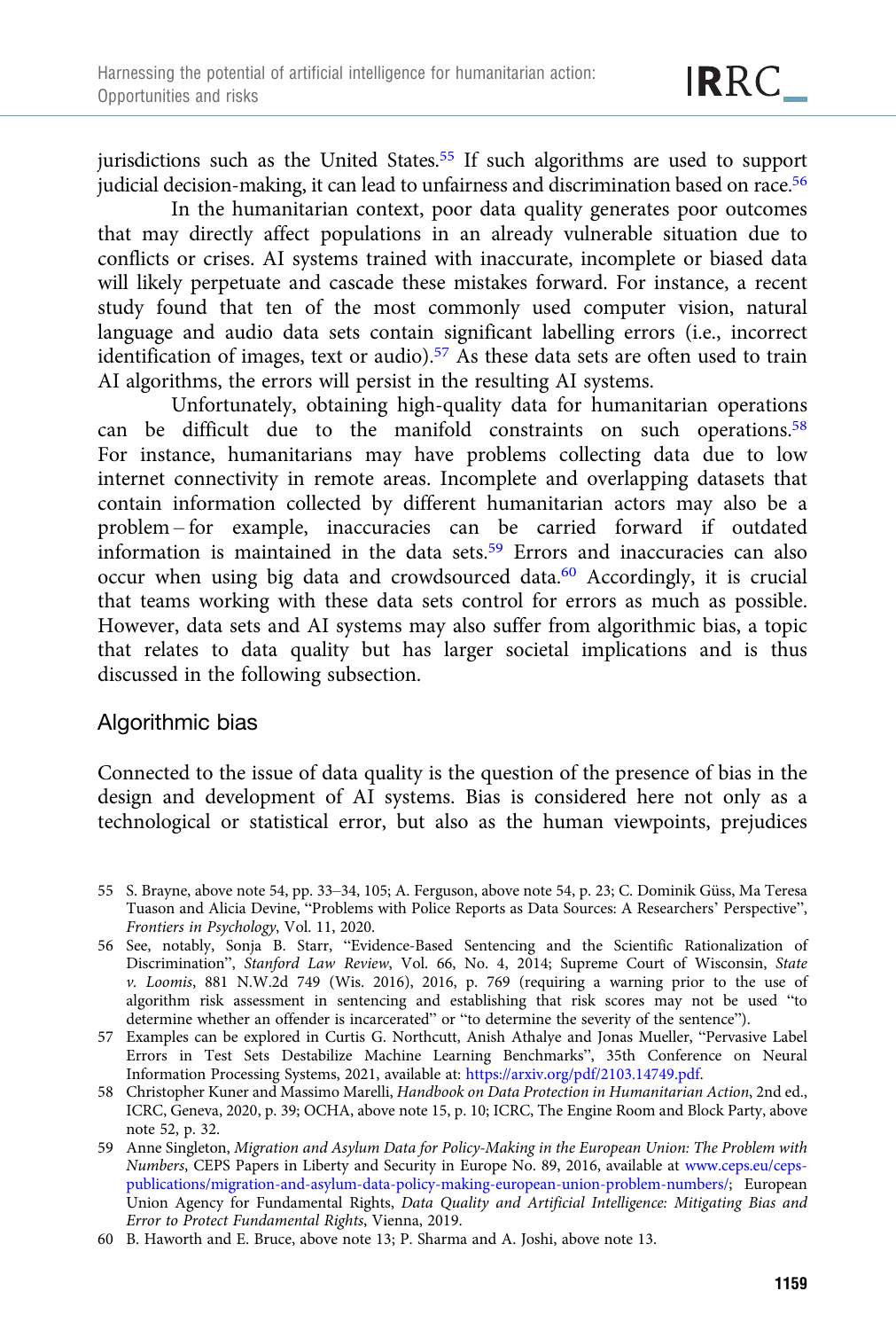and stereotypes that are reflected in AI systems and can lead to unfair outcomes and discrimination.<sup>61</sup> AI systems can indeed reflect the biases of their human designers and developers.62 Once such systems are deployed, this can in turn lead to unlawful discrimination.

International human rights law prohibits direct and indirect forms of discrimination based on race, colour, sex, gender, sexual orientation, language, religion, political or other opinion, national or social origin, property, birth or other status.63 Direct discrimination takes place when an individual is treated less favourably on the basis of one or more of these grounds. Indirect discrimination exists even when measures are in appearance neutral, as such measures can in fact lead to the less favourable treatment of individuals based on one or more of the protected grounds.

Bias in AI systems may exacerbate inequalities and perpetuate direct and indirect forms of discrimination, notably on the grounds of gender and race.<sup>64</sup> For instance, structural and historical bias against minorities may be reflected in AI systems due to the pervasive nature of these biases.<sup>65</sup> Bias also commonly arises from gaps in the representation of diverse populations in data sets used for training AI algorithms.<sup>66</sup> For example, researchers have demonstrated that commercially available facial recognition algorithms were less accurate in recognizing women with darker skin types due in part to a lack of diversity in training data sets.67 Similarly, researchers have shown that AI algorithms had

- 61 Kate Crawford, The Atlas of AI: Power, Politics, and the Planetary Costs of Artificial Intelligence, Yale University Press, New York, 2021, pp. 133–135.
- 62 Batya Friedman and Helen Nissenbaum, "Bias in Computer Systems", ACM Transactions on Information Systems, Vol. 14, No. 3, 1996; James Zou and Londa Schiebinger, "AI Can Be Sexist and Racist — It's Time to Make It Fair", Nature, Vol. 559, 2018; Harini Suresh and John V. Guttag, "A Framework for Understanding Unintended Consequences of Machine Learning", 2020, available at: [https://arxiv.org/](https://arxiv.org/pdf/1901.10002.pdf) [pdf/1901.10002.pdf](https://arxiv.org/pdf/1901.10002.pdf).
- 63 Universal Declaration of Human Rights (UDHR), 10 December 1948, Arts 2, 7; International Covenant on Civil and Political Rights (ICCPR), 16 December 1966, Art. 26; European Convention on Human Rights (ECHR), 4 November 1950, Art. 14; American Convention on Human Rights (ACHR), 22 November 1969, Art. 1; African Charter on Human and Peoples' Rights, 27 June 1981, Art. 2. See also Rachel Murray and Frans Viljoen, "Towards Non-Discrimination on the Basis of Sexual Orientation: The Normative Basis and Procedural Possibilities before the African Commission on Human and Peoples' Rights and the African Union", Human Rights Quarterly, Vol. 29, No. 1, 2007; Human Rights Council, Report of the United Nations High Commissioner for Human Rights on Discriminatory Laws and Practices and Acts of Violence against Individuals Based on Their Sexual Orientation and Gender Identity, UN Doc. A/HRC/19/41, 17 November 2011; Human Rights Council, Protection against Violence and Discrimination Based on Sexual Orientation and Gender Identity, UN Doc. A/HRC/RES/ 32/2, 15 July 2016.
- 64 Noel Sharkey, "The Impact of Gender and Race Bias in AI", Humanitarian Law and Policy Blog, 28 August 2018, available at: [https://blogs.icrc.org/law-and-policy/2018/08/28/impact-gender-race-bias-ai/;](https://blogs.icrc.org/law-and-policy/2018/08/28/impact-gender-race-bias-ai/) UN Secretary-General's High-Level Panel on Digital Cooperation, The Age of Digital Interdependence, New York, 2019, available at: [www.un.org/en/pdfs/DigitalCooperation-report-for%20web.pdf](https://www.un.org/en/pdfs/DigitalCooperation-report-for%20web.pdf); UN General Assembly, Report of the Special Rapporteur Tendayi Achiume on Contemporary Forms of Racism, Racial Discrimination, Xenophobia and Related Intolerance, UN Doc A/75/590, 10 November 2020.
- 65 H. Suresh and J. V. Guttag, above note 62.
- 66 J. Zou and L. Schiebinger, above note 62.
- 67 Joy Buolamwini and Timmit Gebru, "Gender Shades: Intersectional Accuracy Disparities in Commercial Gender Classification", Proceedings of Machine Learning Research: Conference on Fairness, Accountability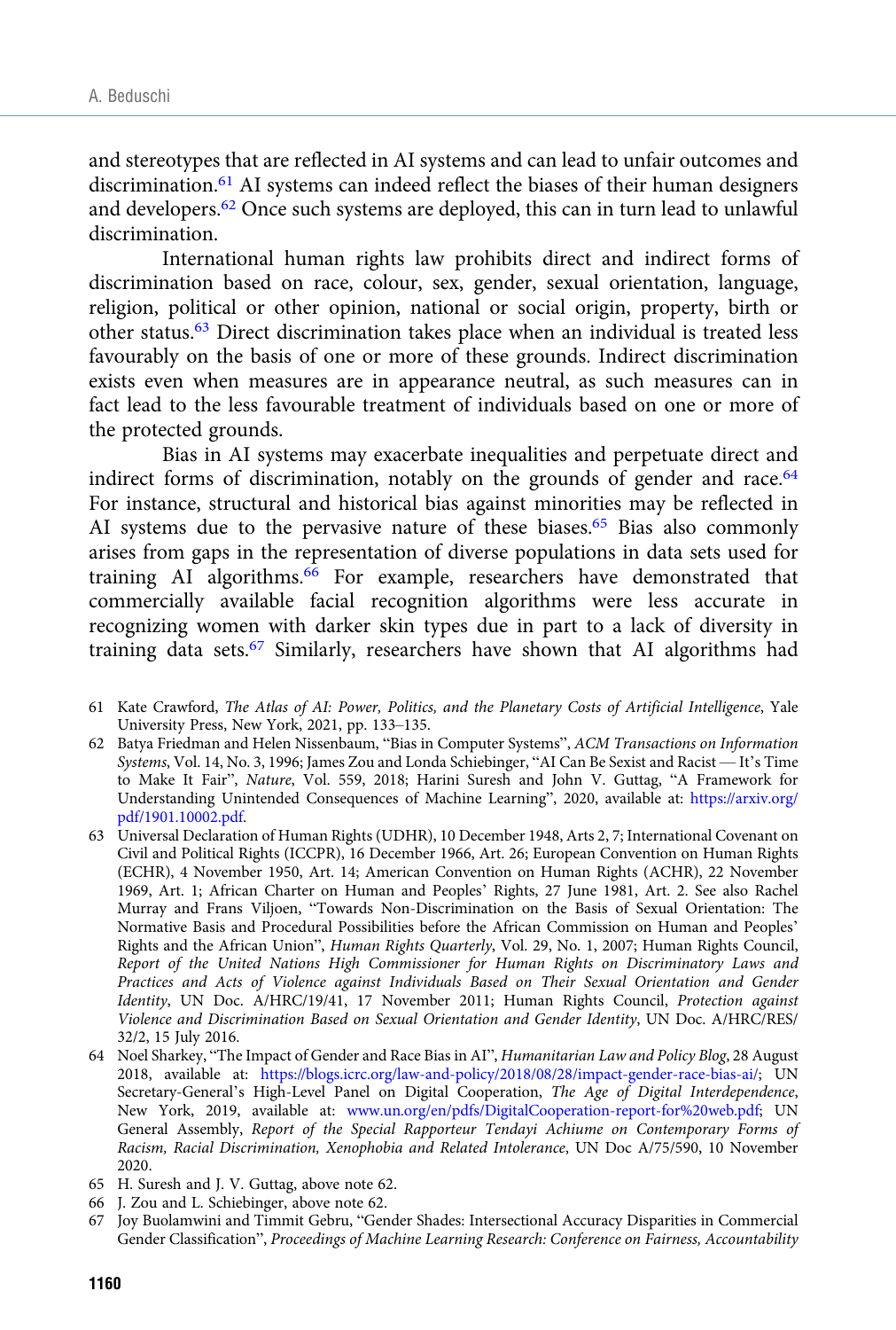more difficulties identifying people with disabilities when such individuals were using assistive technologies such as wheelchairs.<sup>68</sup>

In this regard, biased AI systems may go undetected and continue supporting decisions that could lead to discriminatory outcomes.<sup>69</sup> That is partly due to the opacity with which certain machine learning and deep learning algorithms operate-the so-called "black box problem".<sup>70</sup> In addition, the complexity of AI systems based on deep learning techniques entails that their designers and developers are often unable to understand and sufficiently explain how the machines have reached certain decisions. This may in turn make it more challenging to identify biases in the algorithms.

The consequences of deploying biased AI systems can be significant in the humanitarian context. For example, in a scenario where facial recognition technologies are the sole means for identification and identity verification, inaccuracies in such systems may lead to the misidentification of individuals with darker skin types. If identification and identity verification by those means is a precondition for accessing humanitarian aid, misidentification may lead to individuals being denied assistance. This could happen if the system used for triage mistakenly indicates that an individual has already received the aid in question (such as emergency food supplies or medical care). Such a situation would have dramatic consequences for the affected individuals. If the AI systems' risks were known and not addressed, it could lead to unlawful discrimination based on race. This could also be contrary to the humanitarian principle of humanity, according to which human suffering must be addressed wherever it is found.71

Accordingly, safeguards must be put in place to ensure that AI systems used to support the work of humanitarians are not transformed into tools of exclusion of individuals or populations in need of assistance. For example, if online photographs of children in war tend to show children of colour with weapons (i.e., as child soldiers) disproportionately more often, while depicting children of white ethnic background as victims, then AI algorithms trained on such data sets may continue to perpetuate this distinction. This could in turn contribute to existing biases against children of colour in humanitarian action, compounding the suffering already inflicted by armed conflict. Awareness and control for this type of bias should therefore permeate the design and development of AI systems to be deployed in the humanitarian context. Another example relates to facial

69 M. Pizzi, M. Romanoff and T. Engelhardt, above note 2.

and Transparency, Vol. 81, 2018. But see Stewart Baker, "The Flawed Claims about Bias in Facial Recognition", Lawfare, 2 February 2022, available at: [www.lawfareblog.com/flawed-claims-about-bias](https://www.lawfareblog.com/flawed-claims-about-bias-facial-recognition)[facial-recognition.](https://www.lawfareblog.com/flawed-claims-about-bias-facial-recognition)

<sup>68</sup> Meredith Whittaker et al., Disability, Bias and AI, AI Now Institute, New York University, 2019, pp. 9–10.

<sup>70</sup> The black box problem occurs when AI systems' operations are not be visible to users and third parties. See Frank Pasquale, The Black Box Society: The Secret Algorithms that Control Money and Information, Harvard University Press, Cambridge, MA, 2016.

<sup>71</sup> UNGA Res. 46/182, 19 December 1991; Statutes of the International Red Cross and Red Crescent Movement, adopted by the 25th International Conference of the Red Cross, Geneva, 1986 (amended 1995, 2006), preamble.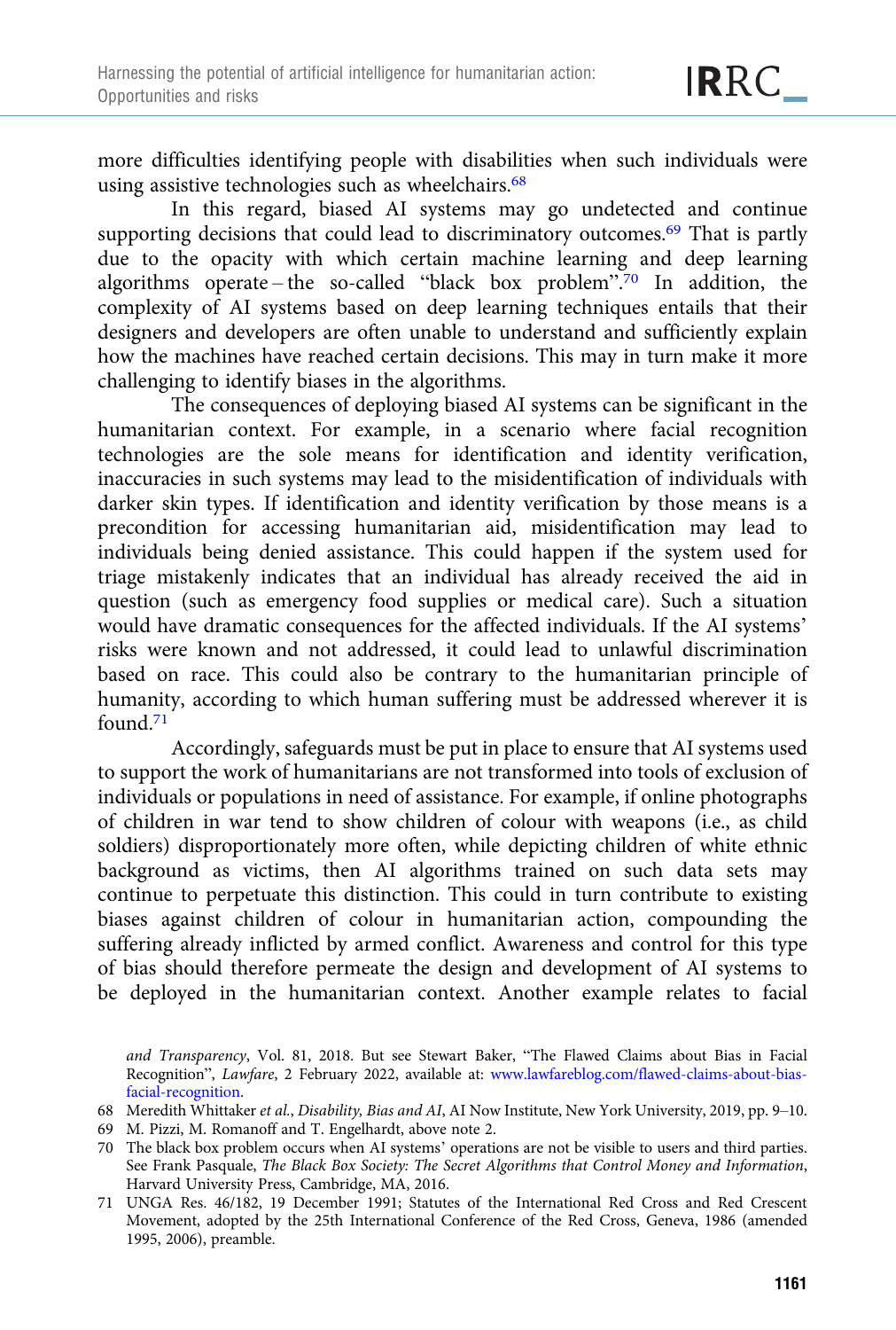recognition technologies – as long as these technologies remain inaccurate in recognizing people with darker skin types, they should not be used to assist decision-making essential to determining humanitarian aid delivery.

## Data privacy

As is internationally agreed, "the same rights that people have offline must also be protected online".<sup>72</sup> This should include AI systems.

International human rights law instruments recognize the right to privacy.73 In addition, specific legal regimes, such as the General Data Protection Regulation (GDPR), establish fundamental standards for protecting personal data. While the GDPR is a European Union (EU) law regime that does not bind all humanitarian actors across the globe, it remains relevant beyond the EU as it has inspired similar regulations worldwide. $74$ 

The principles set forth in the GDPR have also been taken into account by the Handbook on Data Protection in Humanitarian Action,<sup>75</sup> which is considered a leading resource that sets a minimum standard for processing personal data in the humanitarian context. These principles include lawfulness, fairness and transparency in the processing of personal data (Article 5 of the GDPR).

Having a lawful basis for the processing of personal data is a legal requirement (Article 6 of the GDPR). Consent is often used as a lawful basis for processing personal data in the humanitarian context. According to the legal standards, consent must be fully informed, specific, unambiguous and freely given (Article 4(11) of the GDPR). Yet, in the humanitarian context, consent may not be entirely unambiguous and freely given due to the inherent power imbalance between humanitarian organizations and beneficiaries of humanitarian assistance. A refusal to consent to collecting and processing personal data may, in practical terms, lead to the denial of humanitarian assistance.76 However, it may be difficult for humanitarian actors to ensure that recipients of humanitarian assistance effectively understand the meaning of consent due to linguistic barriers and administrative and institutional complexities.

Fully informed, specific, unambiguous and freely given consent may also be challenging to achieve given that AI systems often use data to further refine and

<sup>72</sup> UNGA Res. 68/167, 21 January 2014, para. 2; Human Rights Council, The Promotion, Protection and Enjoyment of Human Rights on the Internet, UN Doc A/HRC/20/L.13, 29 June 2012, para. 1.

<sup>73</sup> UDHR, Art. 12; ICCPR, Art. 17; ECHR, Art. 8; ACHR, Art. 11.

<sup>74</sup> According to Article 45 of the GDPR, the European Commission can issue an adequacy decision recognizing that a third country's domestic law offers an adequate level of data protection that is essentially equivalent to the GDPR. The consequence of such a decision is that data flows can continue without the need for further safeguards. To date, the European Commission has issued adequacy decisions regarding Andorra, Argentina, Canada (commercial organizations), the Faroe Islands, Guernsey, Israel, the Isle of Man, Japan, Jersey, New Zealand, the Republic of Korea, Switzerland, the United Kingdom and Uruguay. See European Commission, "Adequacy Decisions", available at: [https://ec.europa.eu/info/law/law-topic/data-protection/international-dimension-data-protection/adequacy](https://ec.europa.eu/info/law/law-topic/data-protection/international-dimension-data-protection/adequacy-decisions_en)[decisions\\_en](https://ec.europa.eu/info/law/law-topic/data-protection/international-dimension-data-protection/adequacy-decisions_en).

<sup>75</sup> C. Kuner and M. Marelli, above note 58, p. 23.

<sup>76</sup> M. Madianou, above note 21, p. 9; M. Pizzi, M. Romanoff and T. Engelhardt, above note 2, p. 152.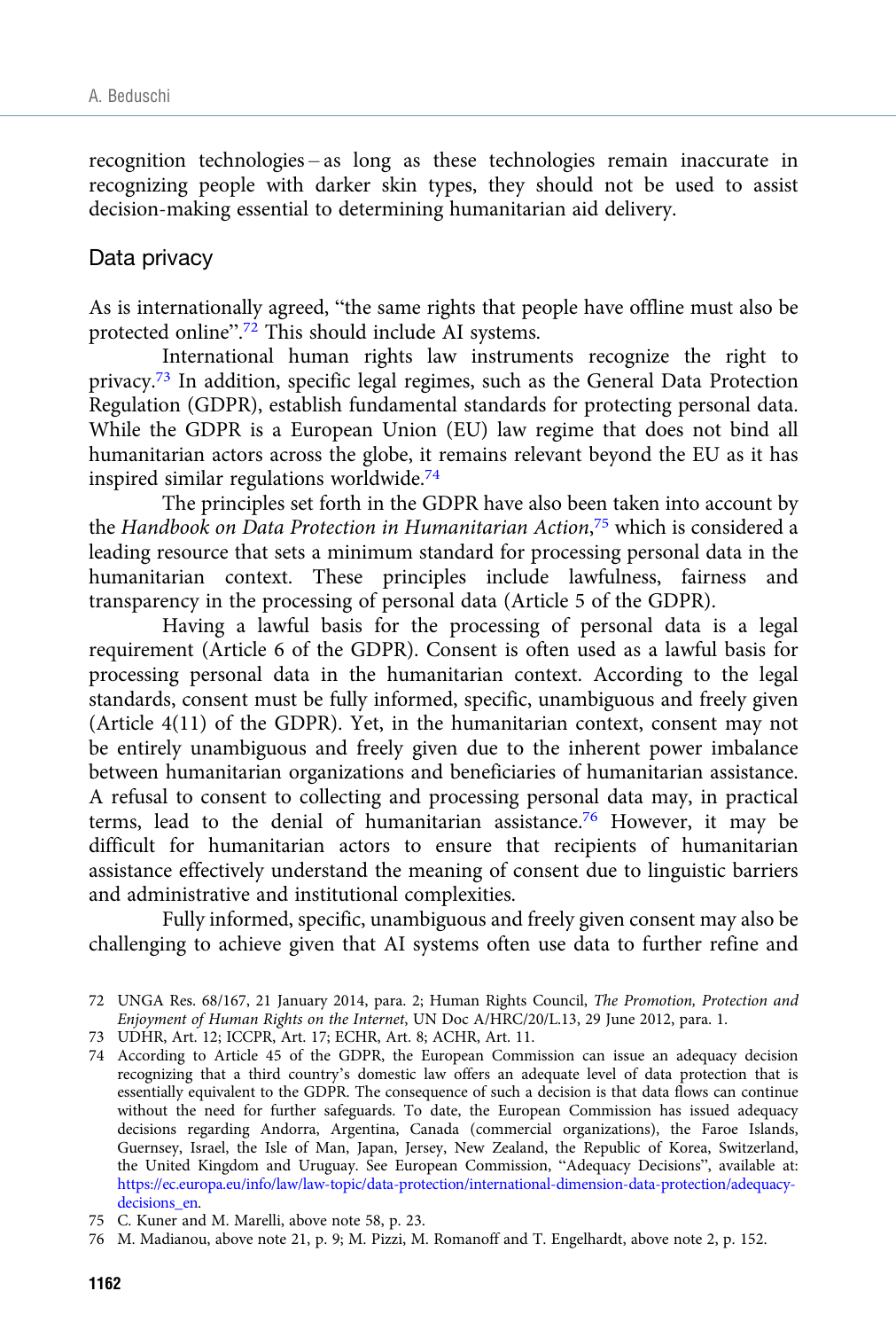develop other AI solutions. While individuals may agree to have their personal information processed for a specific purpose related to humanitarian action, they may not know about or agree to that data being later used to develop other AI systems.77 Such concerns are further aggravated by the criticisms concerning "surveillance humanitarianism", whereby the growing collection of data and uses of technologies by humanitarians may inadvertently increase the vulnerability of those in need of assistance.78

These practices require even more scrutiny due to the increasingly common collaborations between technology companies and humanitarian organizations.79 These companies play a central role in this area as they design and develop the AI systems that humanitarians later deploy in the field. Arguably, technology companies' interests and world view tend to be predominantly reflected in the design and development of AI systems, thus neglecting the needs and experiences of their users.80 This is particularly concerning for the deployment of AI systems in the humanitarian context, where the risks for populations affected by conflicts or crises are significant. Accordingly, it is essential to have a clear set of guidelines for implementing AI in the humanitarian context, notably placing the humanitarian imperative of "do no harm" at its core, as discussed in the following section.

# AI at the service of humanitarian action: The humanitarian imperative of "do no harm"

As noted earlier, while AI may bring about novel opportunities to strengthen humanitarian action, it also presents significant risks when deployed in the humanitarian context. This section elaborates on the humanitarian imperative of "do no harm" and offers recommendations on making AI work in support of humanitarian action and not to the detriment of populations affected by conflict and crisis.

## "Do no harm" in the age of AI

In the face of ever-evolving AI technologies, it is crucial that humanitarians consider the imperative of "do no harm" as paramount to all deployment of AI systems in

<sup>77</sup> C. Kuner and M. Marelli, above note 58, p. 284; Meg Leta Jones and Elizabeth Edenberg, "Troubleshooting AI and Consent", in Markus D. Dubber, Frank Pasquale and Sunit Das (eds), The Oxford Handbook of Ethics of AI, Oxford University Press, Oxford, 2020, p. 366.

<sup>78</sup> M. Latonero, above note 19; P. Molnar, above note 20; Pierrick Devidal, "Cashless Cash: Financial Inclusion or Surveillance Humanitarianism?", Humanitarian Law and Policy Blog, 2 March 2021, available at: [https://blogs.icrc.org/law-and-policy/2021/03/02/cashless-cash/.](https://blogs.icrc.org/law-and-policy/2021/03/02/cashless-cash/)

<sup>79</sup> M. Pizzi, M. Romanoff and T. Engelhardt, above note 2; Linda Kinstler, "Big Tech Firms Are Racing to Track Climate Refugees", MIT Technology Review, 17 May 2019, available at: [www.technologyreview.](https://www.technologyreview.com/2019/05/17/103059/big-tech-firms-are-racing-to-track-climate-refugees/) [com/2019/05/17/103059/big-tech-firms-are-racing-to-track-climate-refugees/.](https://www.technologyreview.com/2019/05/17/103059/big-tech-firms-are-racing-to-track-climate-refugees/)

<sup>80</sup> Ziv Carmon, Rom Schrift, Klaus Wertenbroch and Haiyang Yang, "Designing AI Systems that Customers Won't Hate", MIT Sloan Management Review, 16 December 2019, available at: [https://sloanreview.mit.](https://sloanreview.mit.edu/article/designing-ai-systems-that-customers-wont-hate/) [edu/article/designing-ai-systems-that-customers-wont-hate/.](https://sloanreview.mit.edu/article/designing-ai-systems-that-customers-wont-hate/)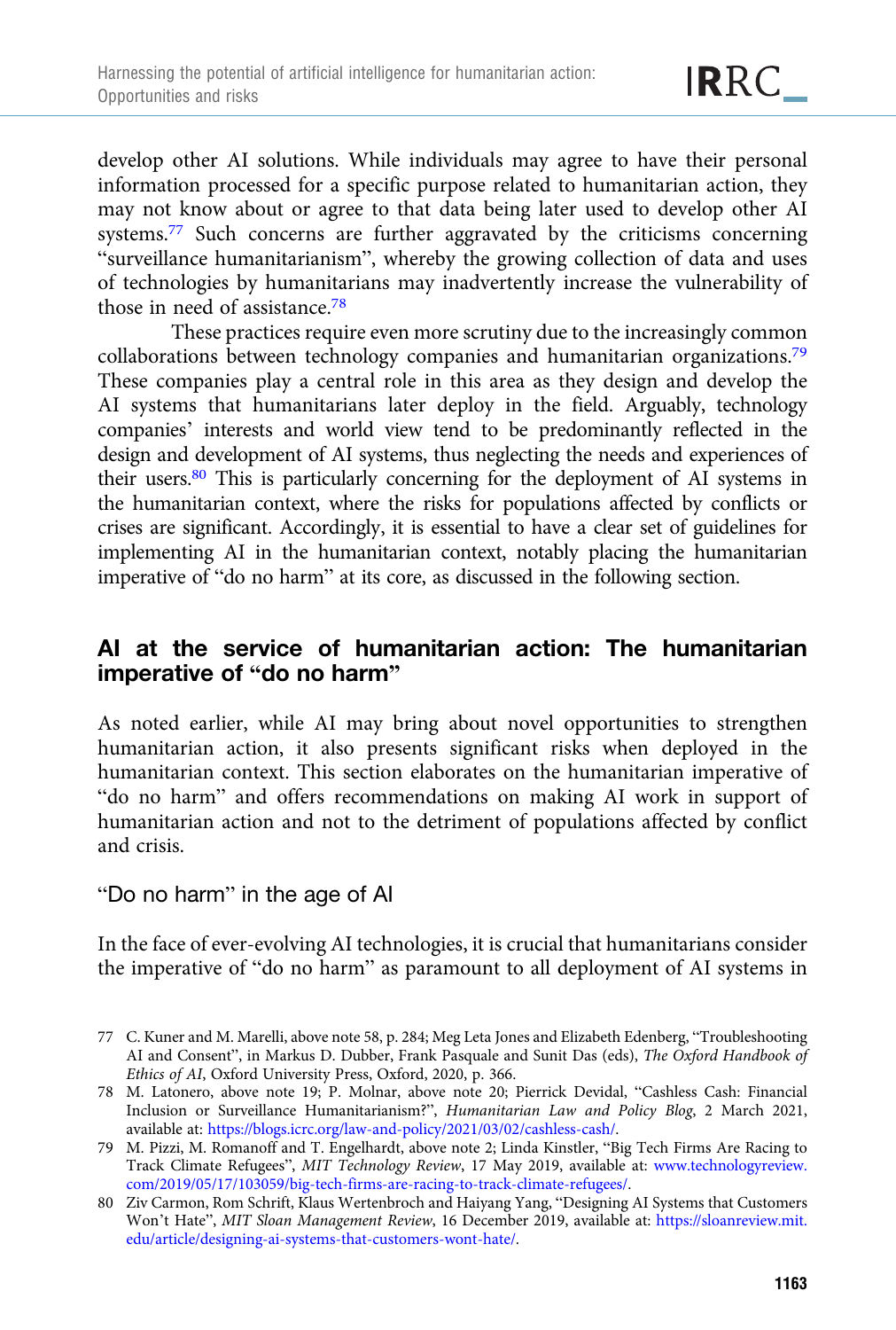humanitarian action. This principle of non-maleficence has long been recognized as one of the core principles of bioethics.81 It was first proposed in the humanitarian context by Mary Anderson;<sup>82</sup> subsequently, various humanitarian organizations have further developed its application.<sup>83</sup> Today, this principle is also commonly invoked in the fields of ethics of technology and AI.84

The "do no harm" principle entails that humanitarian actors consider the potential ways in which their actions or omissions may inadvertently cause harm or create new risks for the populations they intend to serve.<sup>85</sup> For example, humanitarian "innovation" may introduce unnecessary risks to already vulnerable populations, such as when technical failures in newly introduced systems lead to delays, disruption or cancellation of aid distribution.<sup>86</sup> Therefore, avoiding or preventing harm and mitigating risks is at the heart of this humanitarian imperative.

Risk analysis and impact assessments may be used to operationalize the "do no harm" principle. Risk analysis can help to identify potential risks arising from humanitarian action and provide a clear avenue for risk mitigation. Impact assessments can provide the means to identify the negative impacts of specific humanitarian programmes and the best ways to avoid or prevent harm. These processes may assist humanitarian organizations as they envisage the utilization of AI technologies for humanitarian action. At times, they may even lead to the conclusion that no technologies should be deployed in a specific context, as these would cause more harm than good to their beneficiaries. On certain occasions, the fact that a technology is available does not mean that it must also be used.

AI technologies present some well-known risks, which ought to be addressed by humanitarian actors before the deployment of AI systems in humanitarian action. For example, humanitarian organizations using data-driven AI systems should identify risks concerning data security breaches that could lead to the disclosure of sensitive information about their staff and their beneficiaries. They should also evaluate whether using AI systems would negatively impact affected populations – for example, by revealing their location while mapping the evolution of a conflict and thereby inadvertently exposing them to persecution. In

<sup>81</sup> Tom L. Beauchamp and James F. Childress, Principles of Biomedical Ethics, 8th ed., Oxford University Press, Oxford, 2019; Luciano Floridi and Josh Cowls, "A Unified Framework of Five Principles for AI in Society", Harvard Data Science Review, Vol. 1, No. 1, 2019.

<sup>82</sup> Mary B. Anderson, Do No Harm: How Aid Can Support Peace or War, Lynne Rienner, Boulder, CO, 1999; Mary B. Anderson, Options for Aid in Conflict: Lessons from Field Experience, CDA Collaborative Learning Projects, Cambridge, MA, 2000.

<sup>83</sup> ICRC, "ICRC Protection Policy", International Review of the Red Cross, Vol. 90, No. 871, 2008, p. 753; Sphere Association, The Sphere Handbook: Humanitarian Charter and Minimum Standards in Humanitarian Response, 4th ed., Geneva, 2018.

<sup>84</sup> L. Floridi and J. Cowls, above note 81; Luciano Floridi, The Ethics of Information, Oxford University Press, Oxford, 2013; C. Kuner and M. Marelli, above note 58.

<sup>85</sup> Sphere Association, above note 83, p. 268.

<sup>86</sup> Kristin Bergtora Sandvik, Katja Lindskov Jacobsen and Sean Martin McDonald, "Do No Harm: A Taxonomy of the Challenges of Humanitarian Experimentation", International Review of the Red Cross, Vol. 99, No. 1, 2017.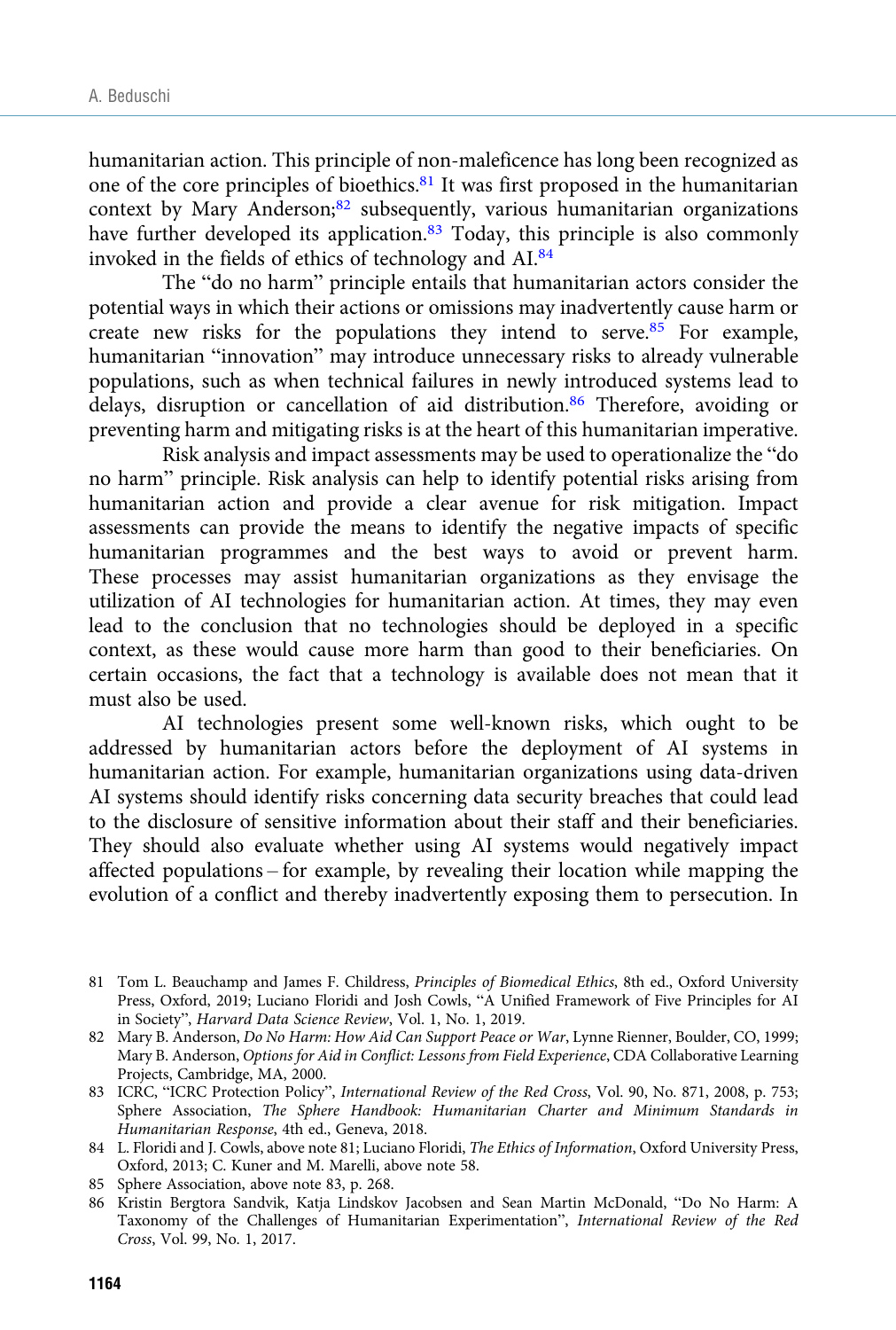sum, the deployment of AI systems should never create additional harm or risks to affected populations.

Accordingly, humanitarian actors must not over-rely on AI technologies, particularly those that remain insufficiently accurate in certain contexts, such as facial recognition technologies.87 Before adopting AI systems, humanitarian actors should evaluate whether there is a need to deploy these technologies in the field, whether they add value to the humanitarian programmes in question, and whether they can do so in a manner that protects vulnerable populations from additional harm.

## Mechanisms for avoiding and mitigating data privacy harms

In the digital age, avoiding or mitigating harm also entails the protection of data privacy. Data privacy should be protected and respected throughout the AI life cycle, from design to development to implementation.

In this regard, "privacy by design" principles provide a good starting point.88 They offer a proactive (instead of reactive) and preventive (instead of remedial) set of principles based on user-centric approaches. These are valuable tools for building better data privacy protection.<sup>89</sup>

For humanitarian organizations that are subject to EU law, Article 25 of the GDPR imposes a more comprehensive requirement for data protection by design and by default.<sup>90</sup> This provision requires the implementation of appropriate technical and organizational measures aimed at integrating the core data protection principles (enumerated in Article 5 of the GDPR) into the design and development of systems processing personal data. As noted earlier, these core principles are lawfulness, fairness and transparency, along with purpose limitation, data minimization, accuracy, storage limitation, integrity and confidentiality, and accountability. These are also consistent with the basic data protection principles proposed by the ICRC.<sup>91</sup>

- 88 These principles were proposed by Ann Cavoukian in 2010, as she occupied the position of information and privacy commissioner of Ontario, Canada. See Ann Cavoukian, "Privacy by Design: The 7 Foundational Principles", Toronto, 2010, available at: [www.ipc.on.ca/wp-content/uploads/resources/](https://www.ipc.on.ca/wp-content/uploads/resources/7foundationalprinciples.pdf) [7foundationalprinciples.pdf](https://www.ipc.on.ca/wp-content/uploads/resources/7foundationalprinciples.pdf). These principles were later endorsed by the International Conference of Data Protection and Privacy Commissioners. See "Resolution on Privacy by Design", 32nd International Conference of Data Protection and Privacy Commissioners, Jerusalem, 27–29 October 2010, available at: [http://globalprivacyassembly.org/wp-content/uploads/2015/02/32-Conference-Israel-resolution-on-Privacy](http://globalprivacyassembly.org/wp-content/uploads/2015/02/32-Conference-Israel-resolution-on-Privacy-by-Design.pdf)[by-Design.pdf](http://globalprivacyassembly.org/wp-content/uploads/2015/02/32-Conference-Israel-resolution-on-Privacy-by-Design.pdf). See also Federal Trade Commission, Protecting Consumer Privacy in an Era of Rapid Change: Recommendations for Businesses and Policymakers, Washington, DC, 2012, available at: [www.ftc.gov/sites/](https://www.ftc.gov/sites/default/files/documents/reports/federal-trade-commission-report-protecting-consumer-privacy-era-rapid-change-recommendations/120326privacyreport.pdf) [default/files/documents/reports/federal-trade-commission-report-protecting-consumer-privacy-era](https://www.ftc.gov/sites/default/files/documents/reports/federal-trade-commission-report-protecting-consumer-privacy-era-rapid-change-recommendations/120326privacyreport.pdf)[rapid-change-recommendations/120326privacyreport.pdf](https://www.ftc.gov/sites/default/files/documents/reports/federal-trade-commission-report-protecting-consumer-privacy-era-rapid-change-recommendations/120326privacyreport.pdf).
- 89 Lina Jasmontaite, Irene Kamara, Gabriela Zanfir-Fortuna and Stefano Leucci, "Data Protection by Design and by Default: Framing Guiding Principles into Legal Obligations in the GDPR", European Data Protection Law Review, Vol. 4, No. 2, 2018; Giovanni Buttarelli, Opinion 5/2018: Preliminary Opinion on Privacy by Design, 31 May 2018, available at: [https://edps.europa.eu/sites/edp/files/publication/18-](https://edps.europa.eu/sites/edp/files/publication/18-05-31_preliminary_opinion_on_privacy_by_design_en_0.pdf) [05-31\\_preliminary\\_opinion\\_on\\_privacy\\_by\\_design\\_en\\_0.pdf.](https://edps.europa.eu/sites/edp/files/publication/18-05-31_preliminary_opinion_on_privacy_by_design_en_0.pdf)
- 90 Lee Bygrave, "Data Protection by Design and by Default: Deciphering the EU's Legislative Requirements", Oslo Law Review, Vol. 4, No. 2, 2017.
- 91 C. Kuner and M. Marelli, above note 58.

<sup>87</sup> Davide Castelvecchi, "Is Facial Recognition too Biased to Be Let Loose?", Nature, Vol. 587, 2020.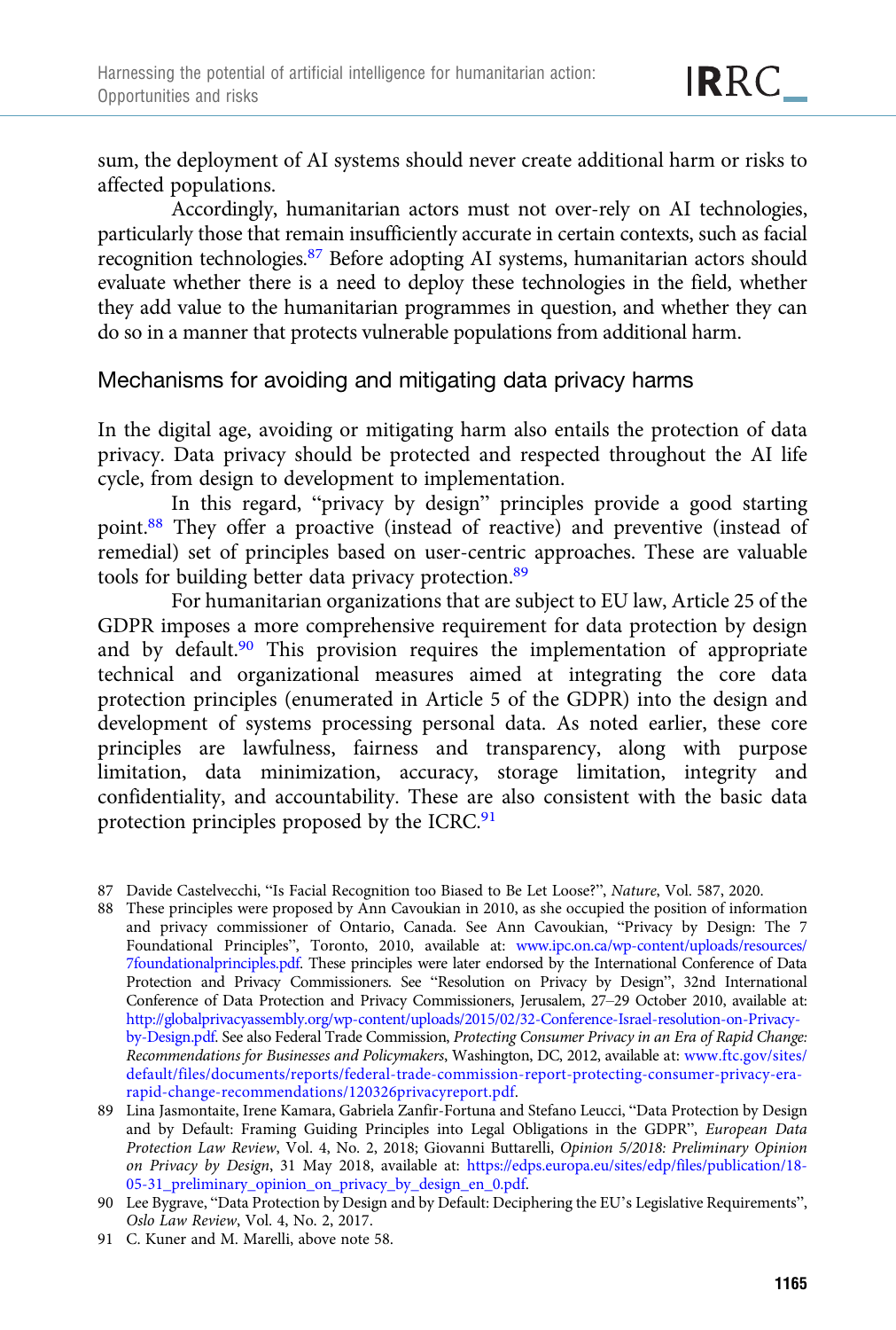Accordingly, humanitarian organizations designing AI solutions or procuring AI systems from private sector providers should ensure that data protection is implemented by design and by default in these AI systems. For instance, they should ensure that they have obtained consent for processing personal information or that they rely on another legal basis for processing, such as the vital interest of the data subject or of another person, public interest, legitimate interest, performance of a contract, or compliance with a legal obligation.92 Similarly, data collection should be kept to the minimum needed, storage should be cyber-secure, personal data should be destroyed once it is no longer required, and personal information should only be used for the purpose for which it was collected in the first place.

Moreover, carrying out data protection impact assessments (DPIAs) may also help humanitarian actors understand the potential negative impacts of AI technologies used in humanitarian programmes. A DPIA is a process that identifies the risks for the protection of individuals' data privacy and the ways of mitigating those risks.93 Humanitarian organizations subject to the GDPR will have an obligation to carry out a DPIA before processing data if there is a high risk of harm to individuals' rights and freedoms (Article 35(1) of the GDPR). DPIAs can add value to humanitarian projects, even if the organizations involved are not legally obliged to carry out such a process. A DPIA can help to provide a clear roadmap for identifying risks, solutions and recommendations concerning data-driven AI systems.

For example, a DPIA can be used to identify situations in which anonymized data used to train AI algorithms may be re-identified, thus becoming personal information again and attracting the application of legal regimes on data protection. Re-identification occurs when data that was initially anonymized is de-anonymized. This can happen when information from different sources is matched to identify individuals from an initially anonymized data set. For instance, a study found that it was possible to match information in order to identify individuals from a list containing the anonymous movie ratings of 500,000 Netflix subscribers, also uncovering their apparent political preferences and other potentially sensitive information.<sup>94</sup> Overall, research demonstrates that individuals have an over 99% chance of being re-identified in certain circumstances, even when data sets were initially anonymized.<sup>95</sup>

In the humanitarian context, anonymization may not be enough to prevent the re-identification of vulnerable populations, and failure to retain information in a cyber-secure manner risks exposing such populations to persecution and harm.

<sup>92</sup> Ibid., p. 60.

<sup>93</sup> Ibid., p. 84.

<sup>94</sup> Arvind Narayanan and Vitaly Shmatikov, "Robust De-anonymization of Large Sparse Datasets", Proceedings of the 2008 IEEE Symposium on Security and Privacy, 18–22 May 2008.

<sup>95</sup> Luc Rocher, Julien M. Hendrickx and Yves-Alexandre de Montjoye, "Estimating the Success of Reidentifications in Incomplete Datasets Using Generative Models", Nature Communications, Vol. 10, No. 1, 2019.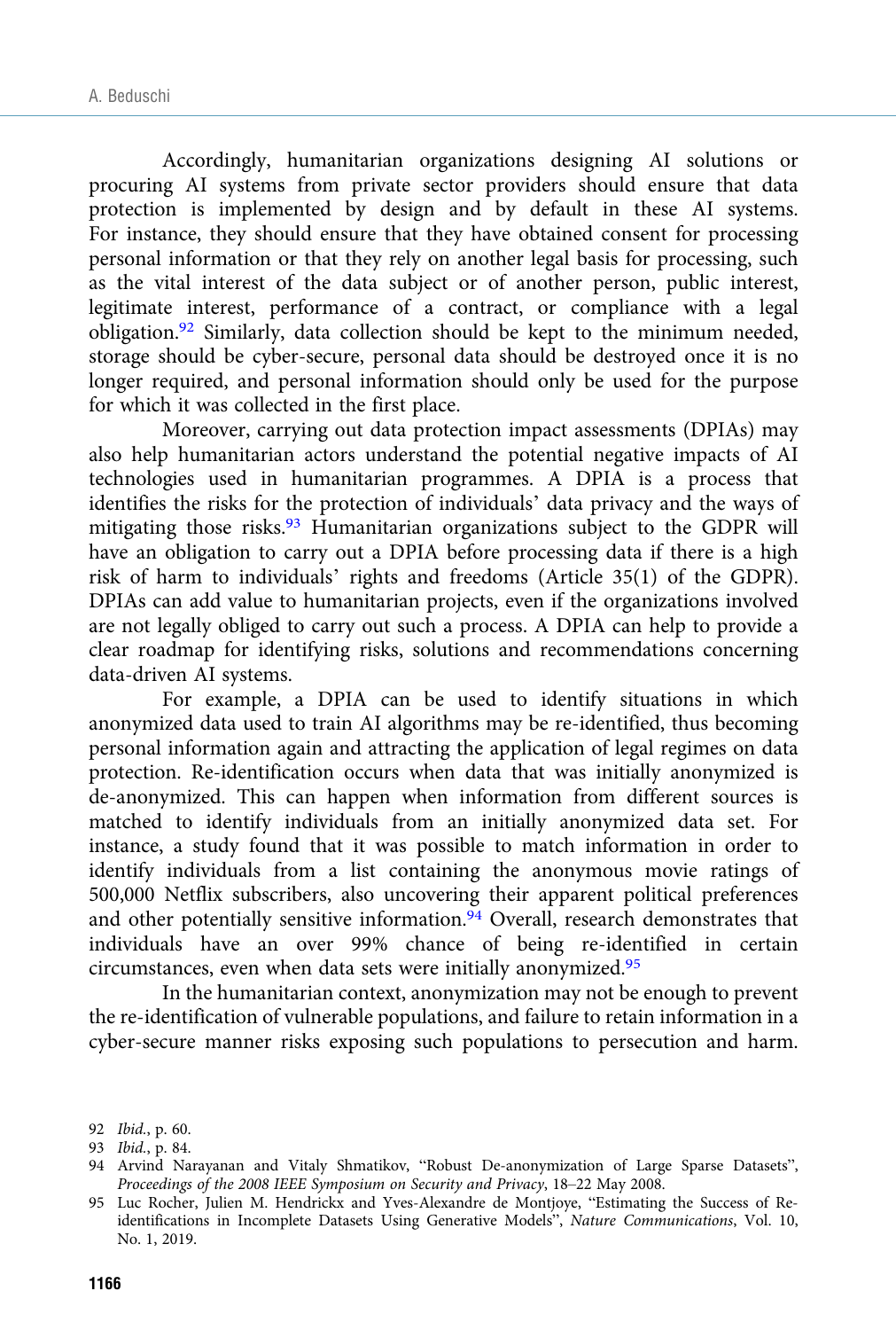A DPIA can help identify other solutions and organizational measures that could prevent re-identification from occurring.

## Transparency, accountability and redress

The principle of "do no harm" also implies that humanitarian actors should consider establishing an overarching framework to ensure much-needed transparency and accountability on the uses of AI in humanitarian action.

The term "transparency" is used here to indicate that humanitarian actors should communicate about whether and how they use AI systems in humanitarian action. They should disclose information about the systems they use, even when the way in which these systems work is not fully explainable. In this sense, transparency is a broader concept than the narrower notion of explainability of AI systems.<sup>96</sup>

For example, consider a scenario in which AI systems are used for biometric identity verification of refugees as a condition for distributing aid in refugee camps. $97$  In this case, the humanitarian actors using such AI systems should communicate to the refugees that they are doing so. It is equally important that they disclose to those refugees how they are employing the AI systems and what it entails. For instance, they should disclose what type of information will be collected and for what purpose, how long the data will be stored, and who will access it. Similarly, they should communicate which safeguards will be put in place to avoid cyber security breaches.

Accountability is understood as the action of holding someone to account for their actions or omissions.<sup>98</sup> It is a process aimed at assessing whether a person's or an entity's actions or omissions were required or justified and whether that person or entity may be legally responsible or liable for the consequences of their act or omission.99 Accountability is also a mechanism involving an obligation to explain and justify conduct.<sup>100</sup>

In the humanitarian context, accountability should be enshrined in the relationships between humanitarian actors and their beneficiaries – particularly when AI systems are used to support humanitarian action, due to the risks these technologies may pose to their human rights. For instance, humanitarian actors should inform their beneficiaries of any data security breach that may expose the

<sup>96</sup> Stefan Larsson and Fredrik Heintz, "Transparency in Artificial Intelligence", Internet Policy Review, Vol. 9, No. 2, 2020.

<sup>97</sup> Biometrics refers to "the application to biology of the modern methods of statistics" and relates to biometric characteristics or the "biological and behavioural characteristic[s] of an individual from which distinguishing, repeatable biometric features can be extracted for the purpose of biometric recognition", such as fingerprints, iris patterns and facial features. International Organization for Standardization, "Information Technology – Biometrics – Overview and Application", ISO/IEC TR 24741:2018, 2018, available at: [www.iso.org/obp/ui/#iso:std:iso-iec:tr:24741:ed-2:v1:en.](https://www.iso.org/obp/ui/%23iso:std:iso-iec:tr:24741:ed-2:v1:en)

<sup>98</sup> Richard Mulgan, "'Accountability': An Ever Expanding Concept?", Public Administration, Vol. 78, No. 3, 2000.

<sup>99</sup> Ivo Giesen and François G. H. Kristen, "Liability, Responsibility and Accountability: Crossing Borders", Utrecht Law Review, Vol. 10, No. 3, 2014, p. 6.

<sup>100</sup> Mark Bovens, "Two Concepts of Accountability: Accountability as a Virtue and as a Mechanism", West European Politics, Vol. 33, No. 5, 2010, p. 951.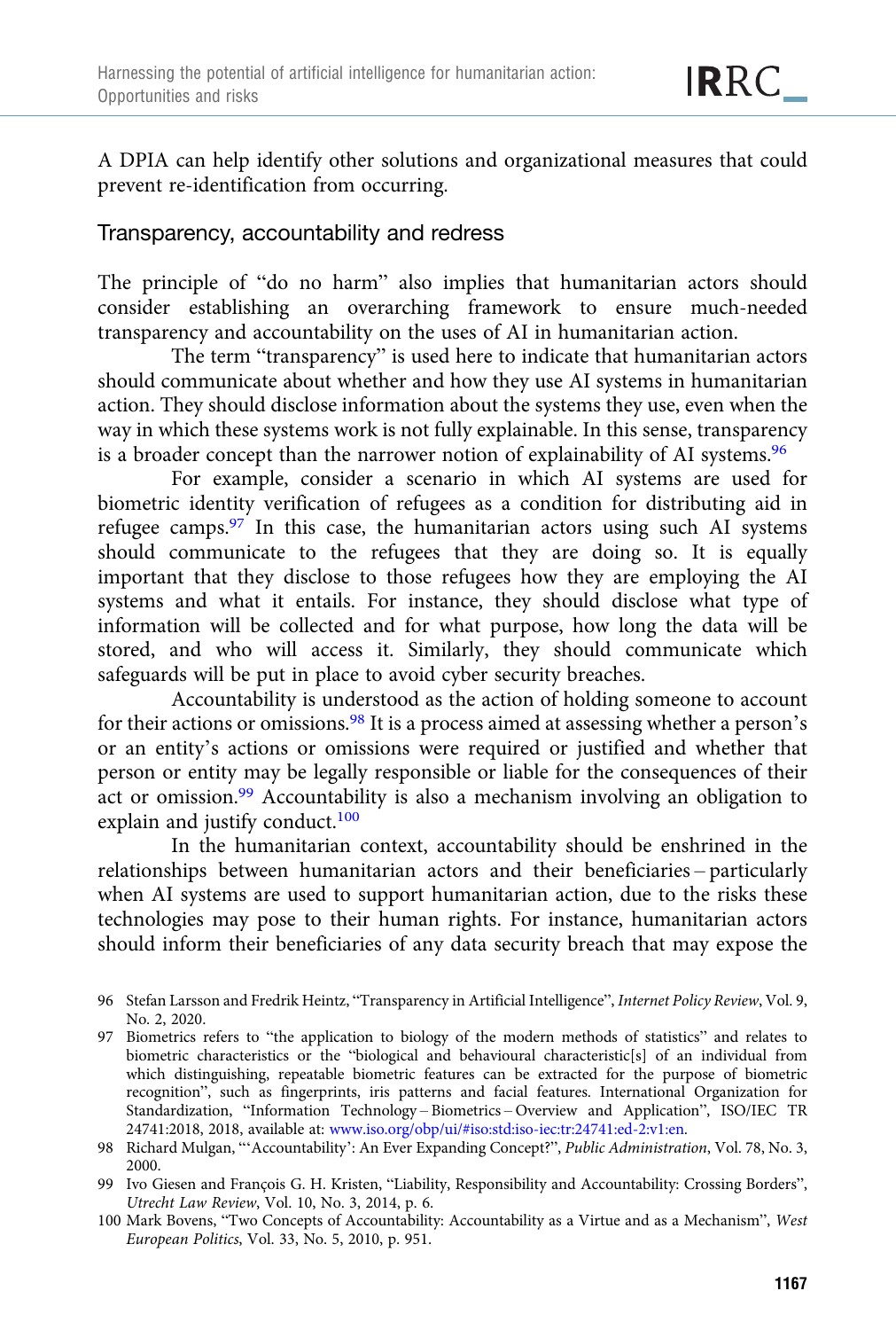beneficiaries' personal information and give an account of the measures taken to remedy the situation. The recent swift response by the ICRC to a data security breach has set an example of good practice in this area. The institution undertook direct and comprehensive efforts to explain the actions taken and inform the affected communities worldwide of the consequences of the cyber security incident.101

Finally, individuals should be able to challenge decisions that were either automated or made by humans with the support of AI systems if such decisions adversely impacted those individuals' rights.102 Grievance mechanisms, either judicial or extra-judicial, could thus provide legal avenues for access to remedy, notably in cases where inadvertent harm was caused to the beneficiaries of humanitarian assistance. Extra-judicial mechanisms such as administrative complaints or alternative dispute resolution could be helpful to individuals who may not be able to afford the costs of judicial proceedings.

## Conclusion

Data-driven AI technologies are progressively transforming the humanitarian field. They have the potential to support humanitarian actors as they implement a paradigm shift from reactive to anticipatory approaches to humanitarian action. AI may thus contribute to humanitarian action in its three main dimensions: preparedness, response and recovery.

AI technologies can support humanitarian preparedness. They can do so by analyzing vast amounts of multidimensional data at fast speeds, identifying patterns in the data, making inferences, and providing crucial insights about potential risks before a crisis or humanitarian disaster unfolds. AI technologies can also present opportunities to support effective humanitarian relief responses and promote recovery programmes, notably in protracted conflict situations.

Several AI-based initiatives are currently being deployed and tested by humanitarian organizations. These include AI systems deployed to forecast population movements, map areas affected by humanitarian crises and identify missing individuals, thus informing and facilitating humanitarian action on the ground. Yet, deploying these systems is not without risks. This article has analyzed three main areas of concern: the quality of the data used to train AI algorithms, the existence of algorithmic bias permeating the design and development of AI systems, and the respect for and protection of data privacy.

While these concerns are not exclusive to the humanitarian field, they may significantly affect populations already in a vulnerable situation due to conflict and crisis. Therefore, if AI systems are not to be deployed at the expense of

102 M. Pizzi, M. Romanoff and T. Engelhardt, above note 2, p. 179.

<sup>101</sup> ICRC, "Cyber Security Incident: How Could It Affect Me?", 7 February 2022, available at: [www.icrc.org/](https://www.icrc.org/en/document/cyber-security-how-it-affect-me) [en/document/cyber-security-how-it-affect-me;](https://www.icrc.org/en/document/cyber-security-how-it-affect-me) ICRC, "ICRC Cyber-Attack: Sharing our Analysis", 16 February 2022, available at: [www.icrc.org/en/document/icrc-cyber-attack-analysis](https://www.icrc.org/en/document/icrc-cyber-attack-analysis).